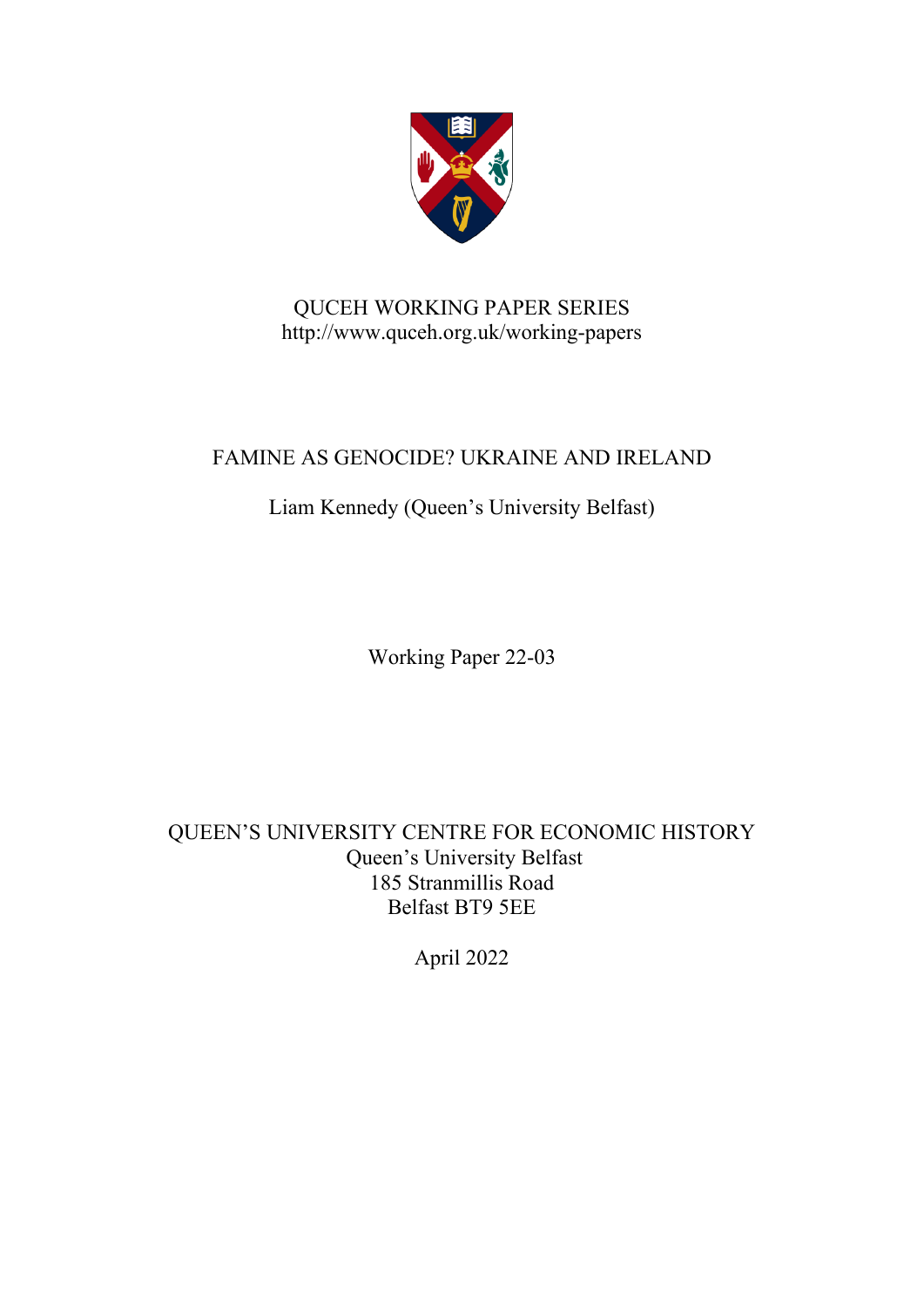# **Famine as Genocide? Ukraine and Ireland**

Liam Kennedy

*Queen's University Belfast*

### Abstract

The Great Irish Famine, 1846-50, and the Great Ukrainian Famine, 1932-33 are searing episodes in the history of the two countries. On some estimates, the relative intensity of famine in the two societies was broadly the same, with famine conditions claiming the lives of one-in-eight of the population. But on closer examination it is the dissimilarities between the two episodes that dominate. The politics and ideology shaping reaction to the emerging catastrophes in the two societies were hugely contrasting. The intent of policy in the Irish case, however inadequate some of the relief measures, was to save lives. Suspicion of the peasantry (not only in Ukraine), the extraction of grain surpluses and the unleashing of state terror against "class enemies" took precedence over saving lives in the Soviet handling of the Ukrainian famine. Paradoxically, it is the collective memory of famine and its politicisation that brings the Irish and Ukrainian calamities into closer relationship with each other.

Keywords: Great Irish Famine (1846-50); Great Ukrainian Famine (1932-33).

JEL Classification: N43, N44, H53, N54.

Contact information: Liam Kennedy, Queen's University Belfast, Northern Ireland, UK. Email: l.kennedy@qub.ac.uk.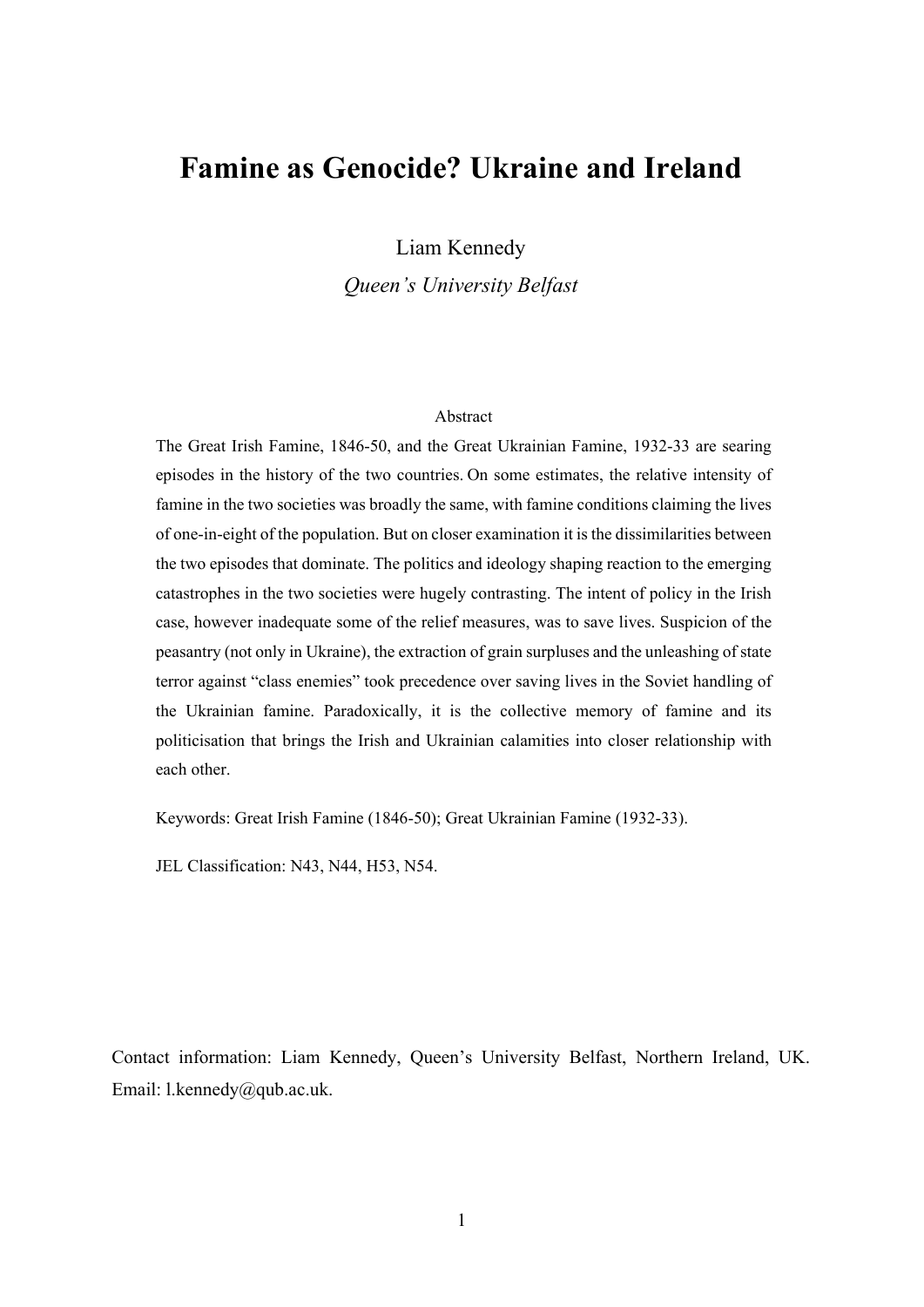## **Introduction**

Two great famines are imprinted in the national consciousness of the Irish and the Ukrainians. **[1](#page-2-0)** First in time is the Great Irish Famine of the 1840s; the other is the Great Ukrainian Famine of the early 1930s. Both have given rise to highly politicised readings, not least in their respective diasporas; both have played their part in ethnic formation at home and abroad; both have given rise to claims of genocide. The great Polish lawyer and émigré, Raphael Lemkin, who exercised a seminal influence on the drafting of the Convention on the Prevention and Punishment of the Crime of Genocide (approved by the United Nations in 1948) once compared the Irish famine of the 1840s to Ukraine's great famine of 193[2](#page-2-1)-33.<sup>2</sup> But was he right in labelling either or both as genocides and how far should these comparisons be pushed?

Raphael Lemkin was born in 1900 on a small farm near the town of Wolkowysk, then part of imperial Russia.<sup>[3](#page-2-2)</sup> His early interests focused on the need for the legal protection of ethnic, religious and social groups. His advocacy in the 1930s of such safeguards met with little success in international conferences. The German invasion of Poland caused him to flee for safety, first to Sweden and then to the United States. Forty nine members of his family, including his Jewish parents, died in concentration camps, the Warsaw ghetto and on death marches.

### **The notion of genocide**

One might expect that Lemkin's legal interest in the oppression of minority groups to have come out of Jewish experience and the long history of anti-Semitism that eventually consumed his own family. This was not, however, the catalyst. It was the massacre of Armenian Christians by the Turkish army and militias during World War 1 and subsequently that first engaged his attention.<sup>[4](#page-2-3)</sup> Beginning in 1915, though there had been earlier instances of terror, the Turkish state executed selected Armenian intellectuals. Ordinary Armenians were then subjected to systematic expulsion, arbitrary killings and death marches through the Mesopotamian desert.<sup>[5](#page-2-4)</sup> Approximately one million Armenians died directly or indirectly as a consequence of Turkish terror. Some historians regard this as an instance of genocide (though

<span id="page-2-0"></span><sup>&</sup>lt;sup>1</sup> I am grateful for the helpful comments of Peter M. Solar, and in particular for those of Cormac Ó Gráda.

<span id="page-2-1"></span><sup>2</sup> *New York Times*, 21 September, 1953.

<span id="page-2-2"></span><sup>3</sup> Lemkin, *Totally Unofficial: The Autobiography of Raphael Lemkin*.

<span id="page-2-3"></span><sup>4</sup> Ibid, 19.

<span id="page-2-4"></span><sup>5</sup> Winter ed., *America and the Armenian Genocide of 1915*; Walker, *Armenia: The Survival of a Nation*.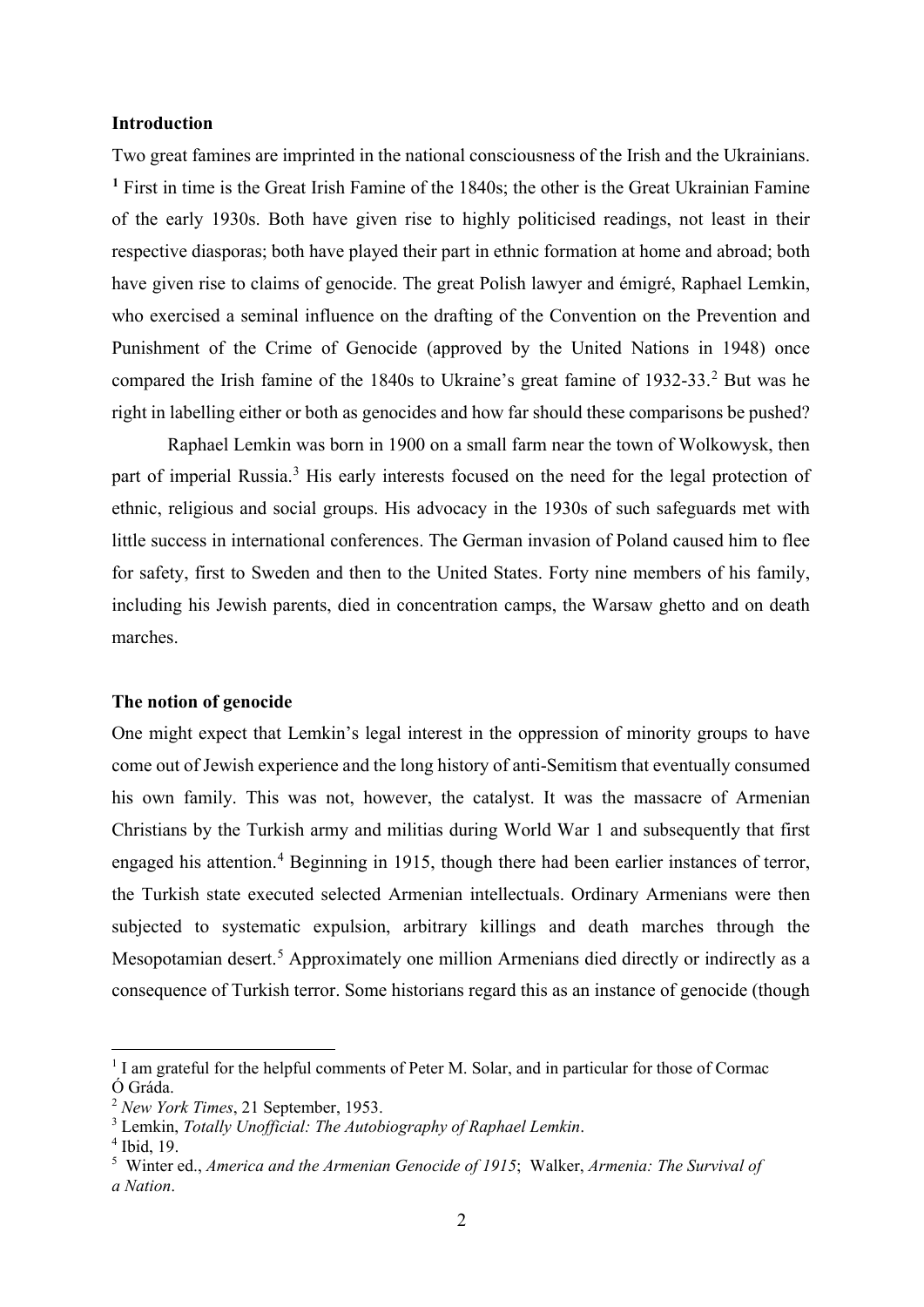the term had not yet been invented) and a number of countries have recognised the decimation of the Armenian population as precisely that. Indeed it is sometimes referred to as the first genocide in a century of genocides. In more recent times, however, this dismal distinction has been accorded to the Herero people of South West Africa (now Namibia) who rebelled against German colonial rule in 1904 and were defeated militarily by German colonial forces and then banished into desert areas where dehydration and starvation took a terrible toll.

German atrocities during World War 11 and his own family circumstances inevitably shifted Lemkin's gaze towards the unfolding tragedy of European Jewry. As a refugee scholar he worked for the US War Department during World War II and in 1944 published his monumental study, *Axis Rule in Occupied Europe*. In the course of documenting Nazi atrocities he introduced and defined the term "genocide".<sup>[6](#page-3-0)</sup> Crimes of barbarity" had been an earlier phrase of his as he groped towards a way of encapsulating the enormity of certain kinds of mass destruction. The outcome of his labours, and that of others, was the United Nations' Convention on the Prevention and Punishment of Genocide which was ratified at a general meeting of the assembly in December 1948.

The Convention did not mirror Lemkin's ideas exactly, which were rather more diffuse and possibly ill-focused, but his efforts were hugely influential in the drafting of the document. As he acknowledged, "wars of extermination" had marked and disfigured the historical record for millennia. The archetypal case of his time was of course the Shoah or Holocaust: the systematic destruction of six million European Jews during the Second World War at the hands of the German Nazis and their collaborators in Austria, Hungary, France, Croatia, the Baltic states (Latvia, Lithuania, Estonia), and Ukraine.

For the historian wishing to employ the term genocide there is the problem of how meaningful it is to project concepts from a later period in time back into earlier phases of human history. Some would worry that this is inappropriate or anachronistic. Moreover, there is no general agreement on the incidence of genocides, even for the twentieth century, which is both a well-documented century and a particularly blood-thirsty one. Still, the practice continues, and not just in relation to the Irish Famine or the Ukrainian Holodomor. It is a historiography that has to be accorded some attention.

## **The UN Convention on Genocide**

<span id="page-3-0"></span><sup>6</sup> This section draws heavily on Kennedy*, Unhappy the Land*, 108-112.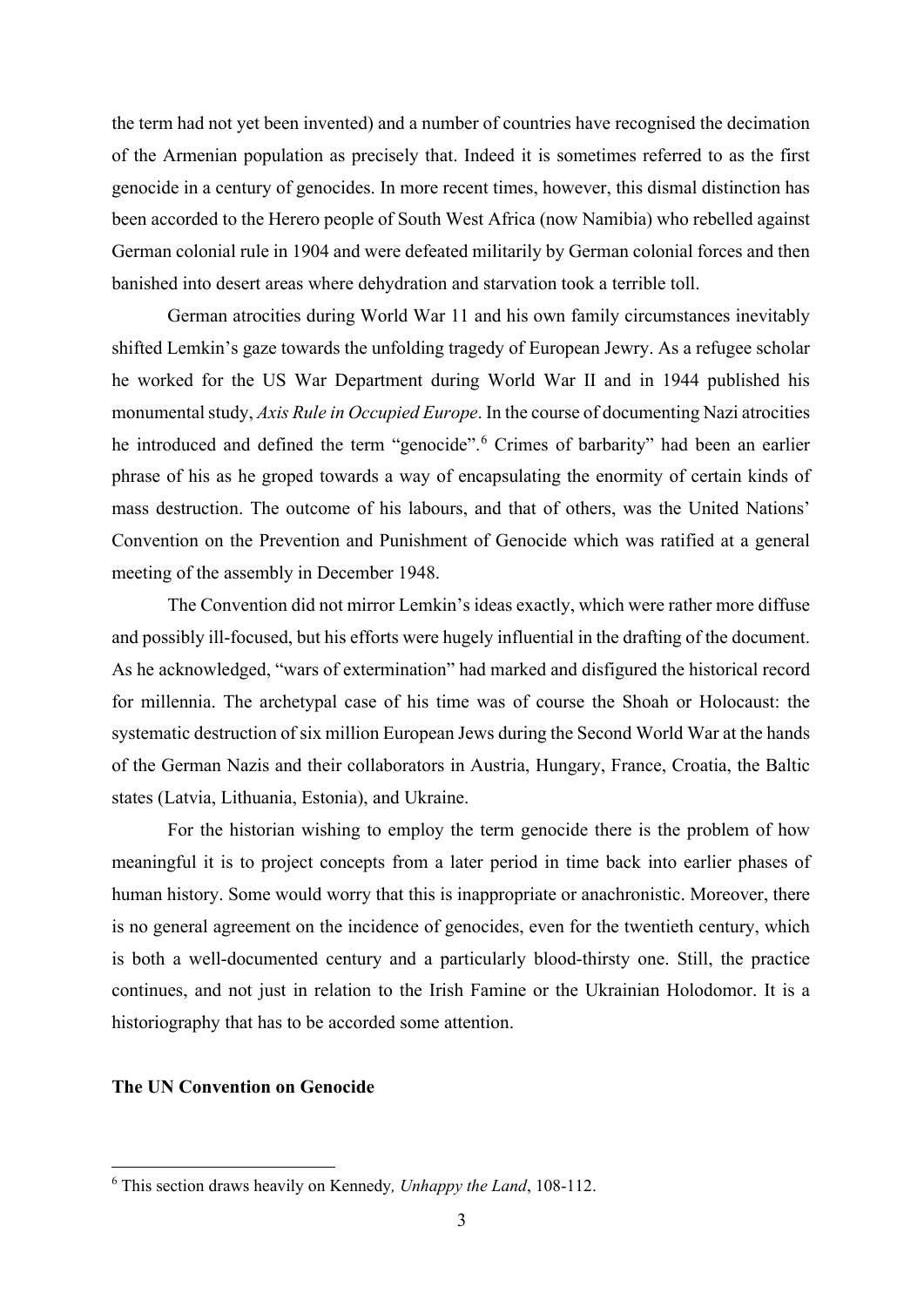It may be helpful to look first at the UN Convention. Article One affirms that genocide is a crime under international law. Article Two states that "acts committed with intent to destroy, in whole or in part, a [national,](http://en.wikipedia.org/wiki/Nation) [ethnical,](http://en.wikipedia.org/wiki/Ethnicity) [racial](http://en.wikipedia.org/wiki/Race_(classification_of_human_beings)) or [religious](http://en.wikipedia.org/wiki/Religion) group" constitute genocide.<sup>[7](#page-4-0)</sup> So, using hunger deliberately to bring about the destruction of a national, ethnic or racial group would seem to fit the definition.

This is very much the Ukrainian case as articulated by Raphael Lemkin during a demonstration in New York in 1953 to mark the twentieth anniversary of the Ukrainian famine of 1932-33. Some 15,000 Ukrainian exiles gathered in Washington Square to charge the Stalinist regime in the USSR with the crime of genocide. In their view the famine was "purposely arranged by the Kremlin in order to crush Ukrainian resistance to Russian enslavement and Communism".[8](#page-4-1)

Lemkin addressed an audience of some 5,000 Ukrainians later that day and clearly viewed the terror, death and destruction visited on Ukrainian people as fitting his definition of genocide. In the report of his speech carried by the *Ukrainian Weekly* there is no reference to Ireland. But the *New York Times* carried another report that explicitly mentioned Ireland. "Prof. Rafael Lemkin, author of the United Nations Convention against genocide, said that [that?] high crime had been employed 100 years ago against the Irish."<sup>[9](#page-4-2)</sup> In other words, the British state set out to use the instrument of famine as a means of destroying large segments of the Irish population back in the 1840s, just as the Soviets had done in the Ukraine in the 1930s.

How seriously should we take this indictment? There is little to suggest that the comparison with Ireland was a considered judgement on the part of Lemkin. More probably it was a throw-away remark in the heat of the moment. The likely text of his address to the Ukrainian rally came to light many years later and serves to reinforce this conclusion.<sup>[10](#page-4-3)</sup> There is no mention of the Irish famine, suggesting no specialist interest in the Irish case.

Academic historians of Ireland are virtually unanimous in their view that the Great Famine in Ireland was not a case of genocide. However, some teachers, journalists, writers, ideologues and political activists, and particularly republican activists in Northern Ireland, adhere to the traditional nationalist narrative of the deliberate destruction of a people by

<span id="page-4-0"></span><sup>7</sup> https://www.un.org/en/genocideprevention/genocide.shtml

<span id="page-4-1"></span><sup>8</sup> *Ukraine Weekly Section*, 19 September, 1953.

<span id="page-4-2"></span><sup>9</sup> *New York Times*, 21 September, 1953.

<span id="page-4-3"></span> $10$  It was found among his papers in the New York Public Library and was subsequently published by Roman Serbyn, "Lemkin on Genocide of Nations," 123-130.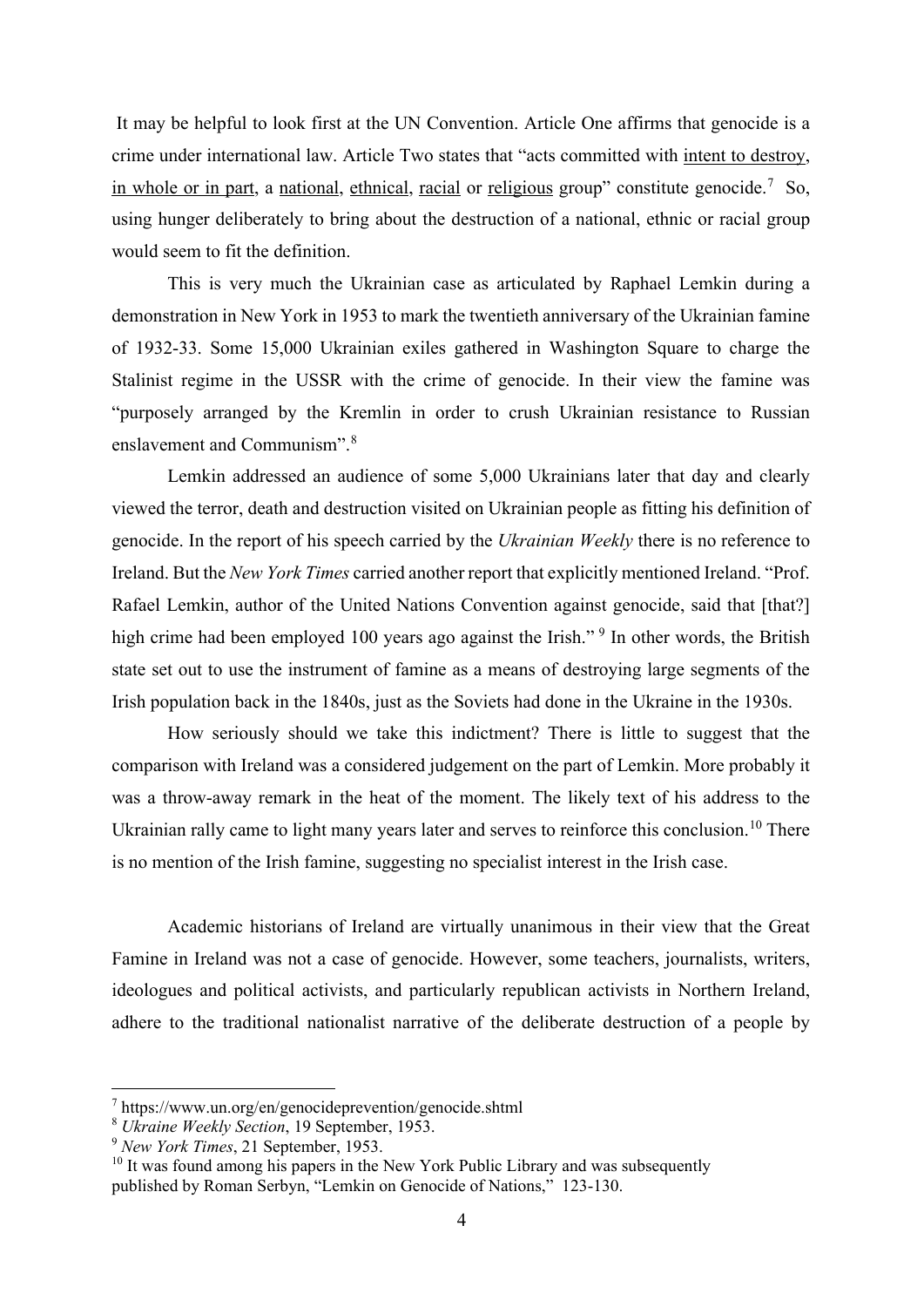starvation, famine-related disease and neglect.<sup>[11](#page-5-0)</sup> This narrative has, if anything, more traction in politicised sections of Irish America where the Great Famine is a myth of origin for some. (Inconveniently, most Catholic Irish emigrated in the decades after the calamity.[12](#page-5-1)) But it was the Troubles in Northern Ireland, and the political passions re-ignited by the conflict, that exerted the main influence on more recent politicised readings of the Famine. As in the Ukrainian case, understandings of the past are powerfully shaped both by native and diasporic communities in transnational exchanges of meanings and perspectives.

## **The Irish Famine**

There was a partial failure of the potato crop, the principal source of food for the mass of the Irish people, in the autumn of 1845. The deficit was of the order of one-third or more of the normal yield. The first year of real famine came a year later following a second failure of the potato crop. This time the destruction was almost total. This mirrored but in more intense form failures of the potato crop across Europe.<sup>[13](#page-5-2)</sup> Poor grain harvests compounded the problem of food supply. Inevitably, food prices soared.<sup>[14](#page-5-3)</sup> The potato crop of 1847 was healthy but only a small acreage had been planted, so the food crisis deepened. The next two years witnessed further harvest failures. The problem was a mysterious new fungal disease, *phythophora infestans*, against which there was no remedy at the time. This precipitated a series of back-toback harvest failures that extended over five years in some parts of the country and which was unprecedented when viewed in the mirror of eighteenth- and nineteenth-century European history.<sup>[15](#page-5-4)</sup> What we have is a devastating ecological strike that no one could have predicted, not unlike the Covid-19 pandemic that swept the world in 2020.

The Irish were unlucky by virtue of this visitation from the heavens, it might be said. Indeed it was maintained by some at the time that the potato blight was a punishment from on high, which is a trope commonly found in traditional societies to explain unexpected misfortune.[16](#page-5-5) One detail from oral tradition in Ireland speaks of the potato blight as "a

<span id="page-5-0"></span><sup>11</sup> Coogan, *The Famine Plot*; Boyle, *United Ireland*.

<span id="page-5-1"></span><sup>12</sup> The classic account of Irish emigration to America is Miller, *Emigrants and Exiles* **.**

<span id="page-5-2"></span><sup>13</sup> Solar, "The Potato Famine in Europe," in *Famine 150,* ed. Ó Gráda, 113-27.

<span id="page-5-3"></span><sup>14</sup> Kennedy and Solar, *Irish Agriculture: A Price History*.

<span id="page-5-4"></span><sup>15</sup> Solar, "The Great Famine was No Ordinary Subsistence Crisis," in *Famine: the Irish Experience*, ed. Crawford, 112–31.

<span id="page-5-5"></span><sup>16</sup> Devereux, *Theories of Famine*.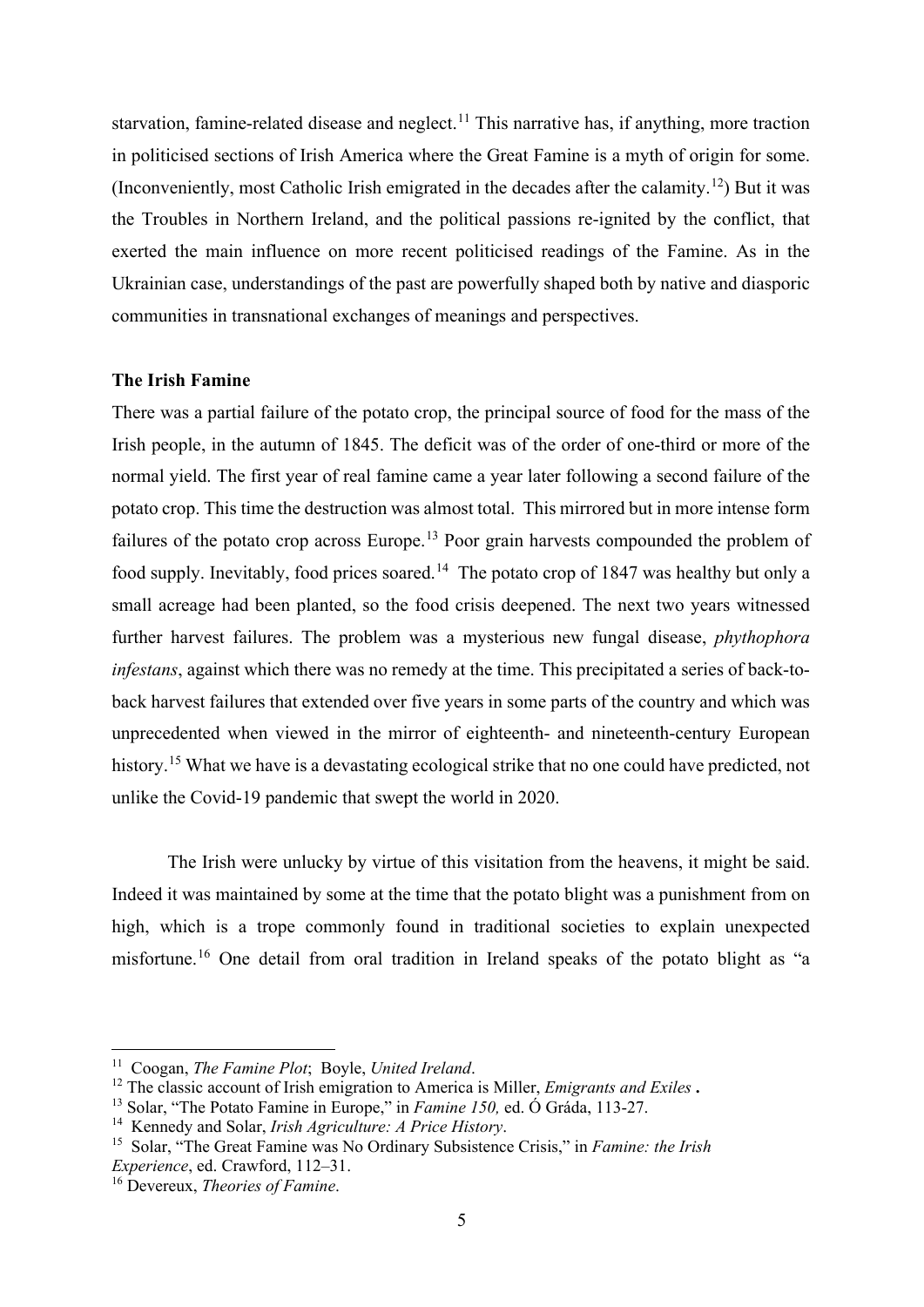punishment for waste, a scourge sent from God because of the abuse of plenty".[17](#page-6-0) Variants of this interpretation of divine displeasure circulated at the time but as the crisis widened and deepened human agency was accorded the primary role.

The stark reality is that one million women, men and children died of famine and faminerelated disease during the working out of this prolonged tragedy. A million others emigrated to Britain and North America out of a population of 8.5 million on the eve of the disaster.<sup>[18](#page-6-1)</sup> So, what of the response of politicians and policy makers within the United Kingdom, of which Ireland was then a part? What of the role of central and local government bodies, of relief organisations and charitable organisations in seeking to ameliorate the mounting toll of human suffering?

We may begin by looking at the role of the UK government. The opening year of the crisis was handled well by the Tory government of Sir Robert Peel who arranged the secret importation of £100,000 of grain for distribution in the most distressed areas in the south and west of Ireland. His government fell in June 1846 in the wake of the repeal of the Corn Laws, a set of tariff barriers round the import of corn into the British and Irish markets. This momentous reform set Britain firmly on the pathway to free trade. For the Irish poor it was a positive contribution in that it encouraged the freer importation of grain. This took substantial effect in the spring of 1847 when massive shipments of American maize reached the Irish ports. By then, however, famine and disease had taken a lethal grip on the rural poor.

It is the Whig government of Lord John Russell that came into office in the summer of 1846 and remained in power for the duration of the famine that shoulders the bulk of criticism, both then and now. The criticisms are many: that food exports from Ireland were not curtailed; that the kind of relief offered – public works employing hundreds of thousands of ill-clad, malnourished workers on piece rates during the harsh winter of 1846-47 – was hardly an effective way of preserving life; that the contribution of the British Exchequer, some £10 million in all, was inadequate and miserly as it represented only a sliver of British national income; that there was much bureaucratic wrangling, delay and inefficiency in the handling of famine relief; that the soup kitchens that replaced employment schemes as the main vehicle of

<span id="page-6-0"></span><sup>17</sup> McHugh, "The Famine in Irish Oral Tradition," in *The Great Famine: Studies in Irish History, 1845-52*, ed. Edwards and Williams, 395.

<span id="page-6-1"></span><sup>18</sup> There are many histories of the Irish great famine. Among the best are: Mokyr, *Why Ireland Starved: A Quantitative and Analytical History of the Irish Economy*; Daly, *The Famine in Ireland*; Póirtéir ed., *The Great Irish Famine*; Ó Gráda, *Black '47 and Beyond: The Great Irish Famine in History, Economy and Memory*; Kinealy*, The Great Irish Famine: Impact, Ideology and Rebellion*; Delaney, *The Curse of Reason: The Great Irish Famine*.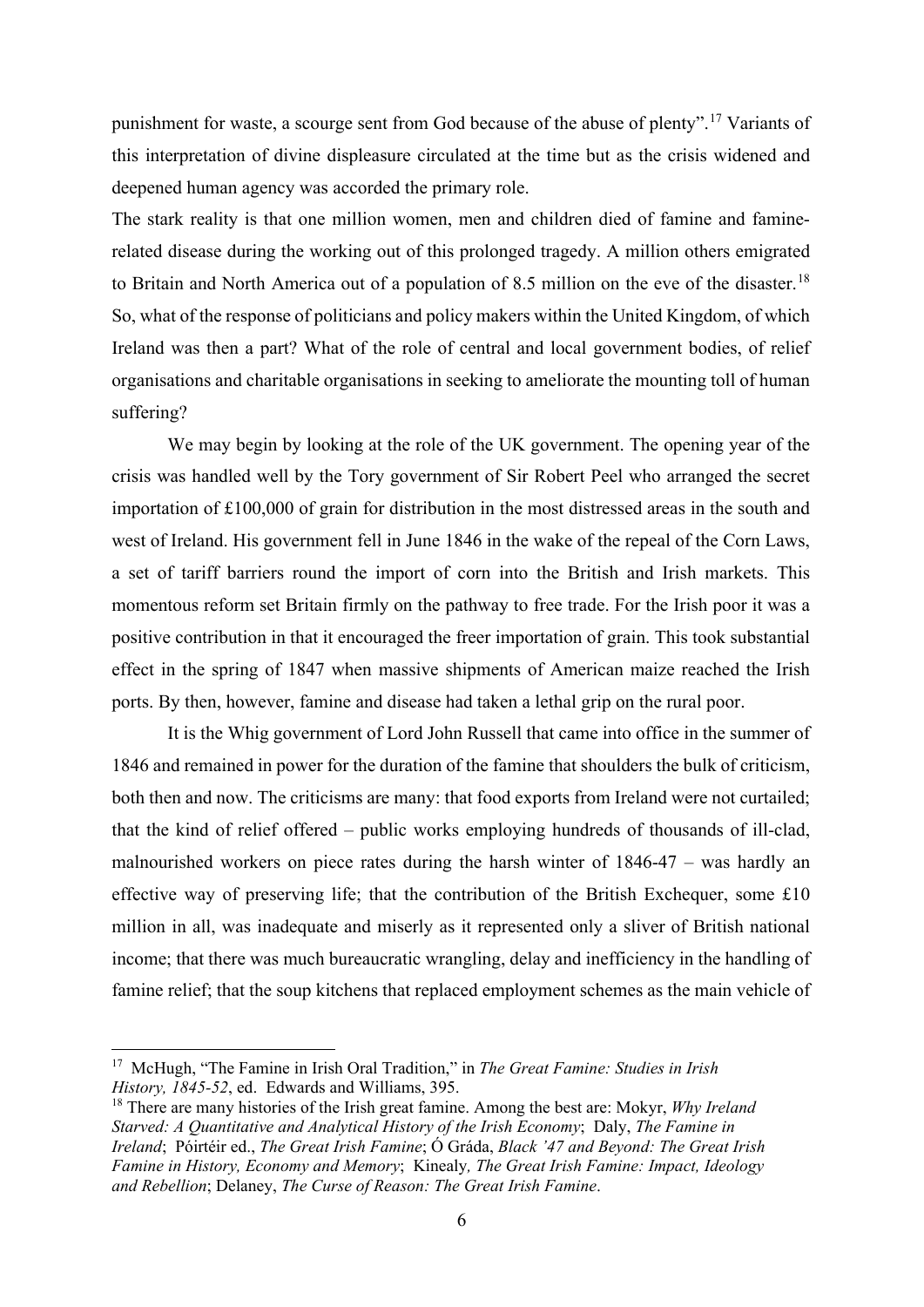relief from the spring of 1847 to the autumn of that year were only weakly effective because of the poor quality of the food rations. But the biggest criticism of all was that in late 1847 the burden of famine relief was thrown back precipitately on Ireland's poor-law unions.<sup>[19](#page-7-0)</sup> Moreover, this gave landlords an incentive to evict their poorer tenants, which they did in their tens of thousands, because landlords were responsible for the land taxes of the poorer tenants. These taxes or poor rates went to support poor-law institutions, including workhouses and infirmaries, which now constituted the principal safety nets against destitution. A change to the conditions for receiving relief under the poor law system – the infamous Gregory Clause of 1847 – ordained that households holding more than a quarter acre of land were not eligible.<sup>[20](#page-7-1)</sup> This rationing device for public assistance presented poorer households with an existential dilemma: should they hold on to their patches of land and risk self-provisioning on the unreliable tuber, or abandon their holdings for ever?

This page of the historical record would suggest callous disregard for Irish lives and a verdict pointing to manslaughter or worse. But it's not that simple. Other pages would bring other considerations into the reckoning. As in the Ukrainian famine, ideology mattered but in a very different way. The economic orthodoxy in Britain in the mid-nineteenth century was that of *laissez faire*, that is, to allow the "natural" economic order to operate free of state interference as far as possible. Quite the reverse of the Bolshevik vision of remodelling society through aggressive state action and centralised control.

This meant a reluctance to interfere in markets for grain and provisions, as this might prove to be productive of more evil than good in the long run. Less appreciated by policy makers was the physiological fact that there is no "long run" under conditions of famine, particularly in an economy characterised by quasi-subsistence agriculture. This ideological orientation blunted relief efforts but so also did a reluctance to spend public money. The former ruled out a temporary ban on grain exports from Ireland, the latter a well-funded policy of state-assisted emigration.<sup>[21](#page-7-2)</sup>

Another aspect of the prevailing ideology has received insufficient attention. This was the emphasis on local responsibility for local poverty, irrespective of the strength of local

<span id="page-7-0"></span> $19$  Initially there were 130 administrative units known as poor-law unions (later increased to 163 by the end of the famine), each of which had a workhouse to cater for paupers and those unable to earn a living through their own exertions. Mitchell, *A New Genealogical Atlas of Ireland*, 8. <sup>20</sup> For a spirited if not wholly convincing defence of Captain Gregory see Walker, "Villain, Victim or Prophet," 579-99.

<span id="page-7-2"></span><span id="page-7-1"></span> $21$  On the merits of a temporary ban on grain exports see Bourke, "The Irish Grain Trade, 1839– 48," 156-69. On the efficacy of emigration as a relief measure see Ó Gráda and O'Rourke, "Migration as Disaster Relief," 3-25.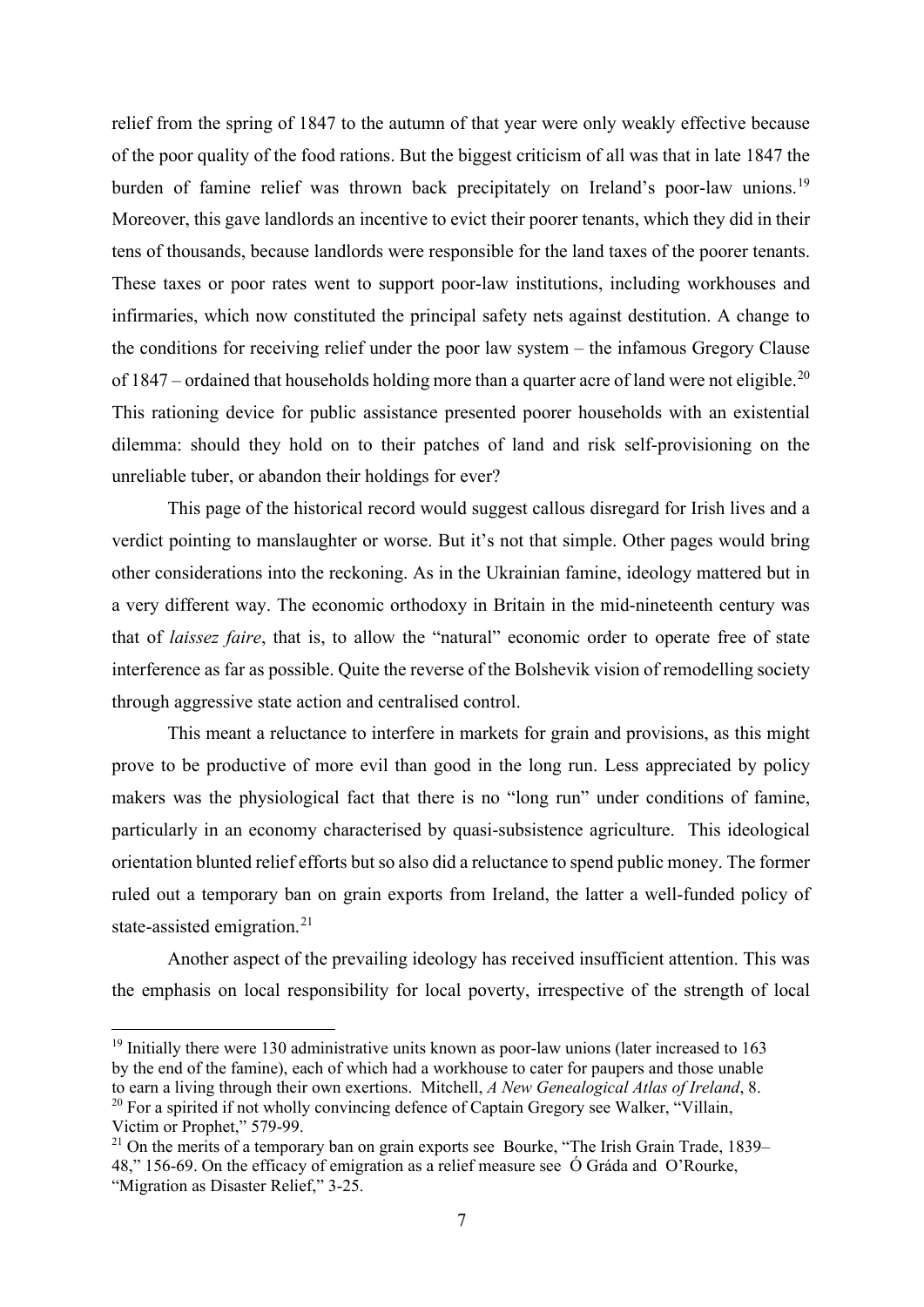economies. The mechanism in Britain and Ireland was the poor-law, supplemented by private charity. What appeared miserly in Ireland also applied to the English and Scottish localities. During the contemporaneous but less severe famine in the Highlands and Islands of Scotland the role of the Westminster government was limited, it was opposed in principle to gratuitous support for famished cottars, and it shifted responsibility for famine relief to charitable bodies and other agencies in February 1847, a half-year before doing the same in Ireland.<sup>[22](#page-8-0)</sup>

The treatment of the city of Liverpool by the Westminster government is equally revealing. Liverpool was the first destination for hundreds of thousands of Irish emigrants. Understandably, these waves of impoverished humanity put enormous strain on the city authorities, the poor-law system and charitable bodies. The fact that many Famine refugees brought a virulent strain of typhus with them, the "Irish fever", placed additional pressure on health services in Liverpool and across the north of England.<sup>[23](#page-8-1)</sup> Public representatives in Liverpool desperately petitioned parliament for aid, arguing that the burden of mass immigration should be shared nationally. No such aid was forthcoming and the city was forced to support its English and Irish poor from its own resources. This policy stance helps explain if not excuse the Whig government's dictum that Irish property should pay for Irish poverty. Nonetheless, and against the grain of ideology, state intervention in Ireland was on a major scale and was designed, however inadequately, to save lives. Central government expenditure on famine relief was of the order of £10 million (the equivalent of £1.2 billion in current prices).

Nor can one ignore the role of disease which turned out to be the main killer during the years of dearth.<sup>24</sup> Relatively few died outright from starvation, unlike for instance the victims of the siege of Stalingrad, 1942-43 or the Dutch Winter Famine of 1944-45.<sup>[25](#page-8-3)</sup> But once typhus, typhoid and other infectious diseases that were endemic in Irish society got a grip on a famished rural poor, heavy mortality was inevitable.

The Whig instinct to do "justice to Ireland" might have translated into more effective action, though the beating of the Home Rule drum for Ireland and divisions among Irish M.P.s at Westminster didn't help.[26](#page-8-4) The Whig party was in a minority in parliament and vulnerable

<span id="page-8-0"></span><sup>22</sup> Devine, *The Great Highland Famine*, 111-27.

<span id="page-8-1"></span><sup>&</sup>lt;sup>23</sup> Darwen, MacRaild, Gurrin and Kennedy, "'Irish Fever' in Britain during the Great Famine," 270-94.

<span id="page-8-2"></span><sup>24</sup> Geary, "Famine, Fever and the Bloody Flux," in *Great Irish Famine*, ed. Póirtéir, 74-85. It seems infectious diseases were not major killers in Ukraine in 1932-33.

<span id="page-8-3"></span><sup>25</sup> Gráda, *Famine: A Short History*, 110-115.

<span id="page-8-4"></span><sup>26</sup> On Whig attitudes to Ireland see Gray, *Famine, Land and Politics*, 28-36.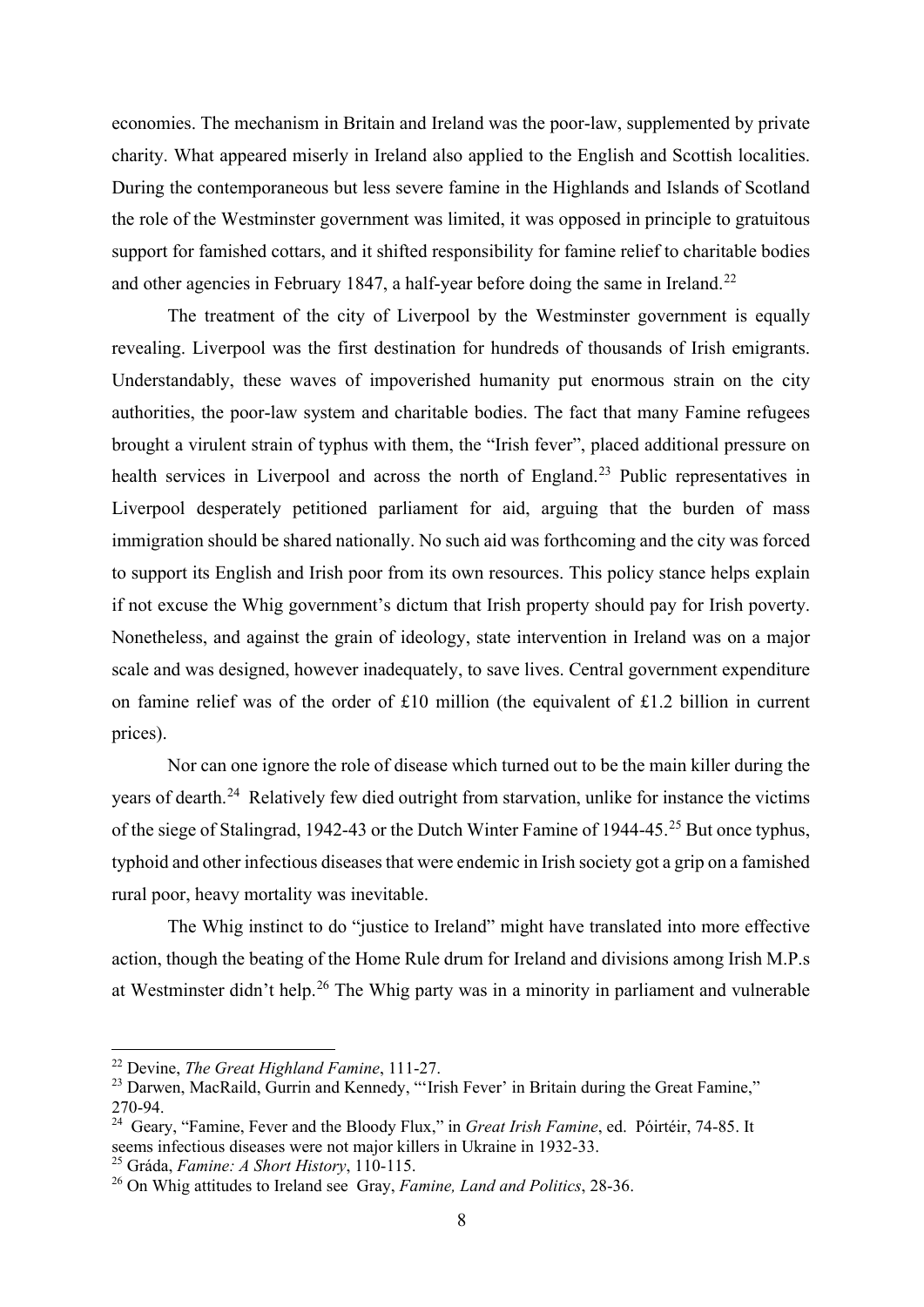to defections on crucial votes. Some argue this constrained the cabinet's scope for policy making.<sup>[27](#page-9-0)</sup> There is no doubt some truth in this but the weightier consideration is that Charles Trevelyan, assistant secretary to the Treasury and the civil servant responsible for famine relief in Ireland and Scotland, along with his political master, Charles Wood, Chancellor of the Exchequer, were convinced of the demoralising effect of reliance on state hand-outs and determined to limit as far as possible public expenditure on famine relief. There was, in addition, a conjunctural factor that seems to have heavily influenced Treasury thinking. This was the short-lived financial panic of autumn 1847 but a fateful time in terms of famine conditions in Ireland and public policy making.<sup>[28](#page-9-1)</sup> Wood and Trevelyan feared that generous expenditure on famine relief might well precipitate an even deeper and prolonged crisis in the British economy.[29](#page-9-2)

More might be said either critically or favourably in relation to state handling of a massive subsistence crisis that developed into a humanitarian disaster. But evidence of malevolence in policy, designed to reduce the "Celtic population" by death and disease to a fraction of its former strength, as alleged by some contemporaries and later ideologues, is not present in the historical archives.<sup>[30](#page-9-3)</sup> A key condition for an instance of genocide, or something even approaching genocide, is intentionality and that is lacking in the Irish case. Nor is such motivation reflected in terms such as the Great Hunger, the Great Famine, the Potato Famine, or (in Irish) An Gorta Mór.<sup>[31](#page-9-4)</sup> In the Ukrainian case, though coined retrospectively, the appellation that has gained currency – Holodomor – implies intentionality.<sup>[32](#page-9-5)</sup>

## **Ukraine and Ireland in comparative perspective**

As indicated earlier, the Ukrainian and Irish famines were searing episodes in the histories of the two societies. There are points of comparison and contrast. We may begin with the former. All famines have elements in common. The physiological and psychological ravages of hunger and malnutrition affected Ukrainians and Irish alike. The breakdown of social mores, of neighbour using violence against neighbour, of parents abandoning children or each other, of

<span id="page-9-0"></span><sup>&</sup>lt;sup>27</sup> Ibid., 288-89.

<span id="page-9-1"></span><sup>28</sup> Ward-Perkins, "The Commercial Crisis of 1847," 75-94.

<span id="page-9-2"></span><sup>&</sup>lt;sup>29</sup> Read, "Laissez-Faire, the Irish Famine, and British Financial Crisis," 411-34

<span id="page-9-3"></span> $30$  For an early denunciation of British policy that proved to be hugely influential in terms of the traditional nationalist critique see Mitchel, *The Last Conquest of Ireland (Perhaps),*.

<span id="page-9-4"></span> $31$  A term sometimes used by populists, though writing in English. The Great Starvation, which is occasionally used, comes closer to the meaning of Holodomor.

<span id="page-9-5"></span> $32$  Graziosi, "The Soviet 1931-33 Famines and the Ukrainian Holodomor: Is a New Interpretation Possible, and what would its Consequences be?" 98.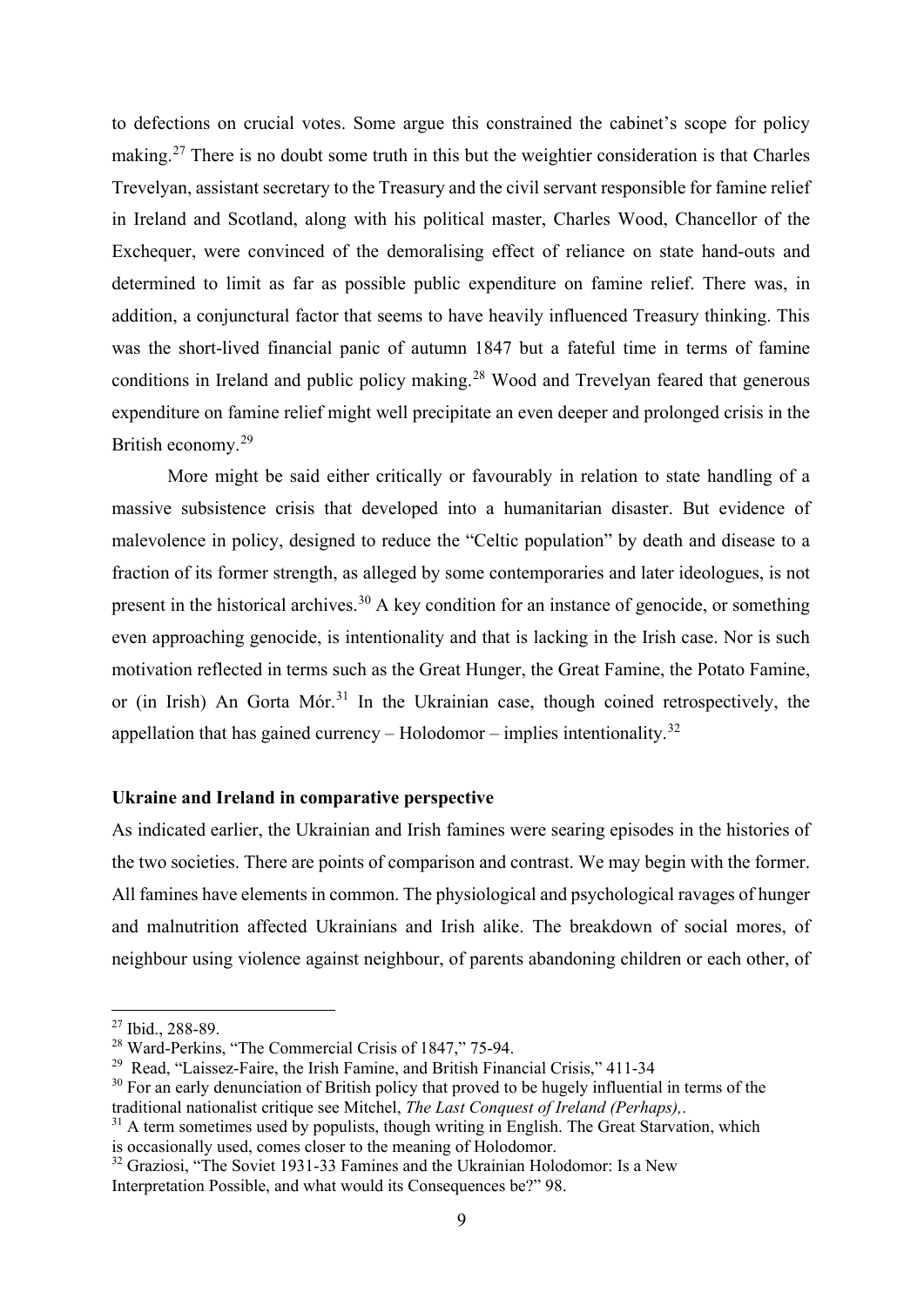lapses into abnormal behaviour, are well attested to in the famine literature.<sup>[33](#page-10-0)</sup> So also are instances of collective resistance to crisis which in time gives way to weakness and apathy. In a sense this does not take us very far in terms of comparative analysis as these are manifestations of hunger that are common to virtually all famines.<sup>[34](#page-10-1)</sup>

Despite differences in climate, geography, location and time period, there are some more distinctive similarities between the plight of the Irish poor and the peasants of Ukraine. Both were restless "provinces" within the ambit of powerful states and crisis outcomes depended to varying degrees on the behaviour of these dominant neighbours.<sup>[35](#page-10-2)</sup> This was of course much more pronounced in the Ukrainian case where the actions of the Soviet government were intrusive, coercive and cruel. But it does follow that the Soviet politburo and the parliament of the United Kingdom each bear a measure of responsibility for the catastrophic outcomes. To what extent in each case is of course controversial though there is little doubt that the Soviet burden is by far the greater.

There are some similarities between Ukraine and Ireland in that both were ethnically and linguistically diverse though the relevance of this to famine would need to be teased out carefully. In Ireland roughly a quarter of the population was of Protestant descent, was almost exclusively English-speaking, and by and large favoured the political union of Britain and Ireland. Catholics by contrast were mainly English-speaking in the east and Irish-speaking in the west. This ethno-religious majority, despite internal differences, broadly favoured some degree of political autonomy for Ireland. The Irish-speaking west of Ireland suffered disproportionately severely during the Great Famine, due to economic backwardness and poverty rather than discrimination. The Ukraine had a minority of Russian speakers, though under Soviet pressure some ethnic Ukrainians declared themselves as Russian speakers. That there was ethnic discrimination against Ukrainians during the famine, both inside Ukraine and

<span id="page-10-0"></span><sup>&</sup>lt;sup>33</sup> Dirks, "Social Responses during Severe Food Shortages and Famine," 21-44; David Arnold, *Famine: Social Crisis and Historical Change*, 17-19.

<span id="page-10-2"></span><span id="page-10-1"></span><sup>34</sup> Ó Gráda, *Eating People is Wrong, and Other Essays on Famine, its Past, and its Future* . <sup>35</sup> The geopolitical parallels should not be overstated. Nor should elements of togetherness in British-Irish and Russian-Ukrainian relationships be set aside either. The neighbouring power in the case of Ireland had been England, and later Britain, for the best part of a millennium. There is a singularity and a continuity to this relationship which makes for an intense sense of otherness, perhaps further sharpened by island status. This made for a simple narrative of domination and subordination when a nationalist consciousness stirred into existence. The geopolitical fate of Ukraine was worse: it was exposed to wave after wave of invaders from multiple directions – Russia, Poland, Lithuania, Napoleonic France, Austro-Hungary, and, during the Soviet period, Nazi Germany. These foes rolled easily across its open plains and imposed highly repressive political and military occupations.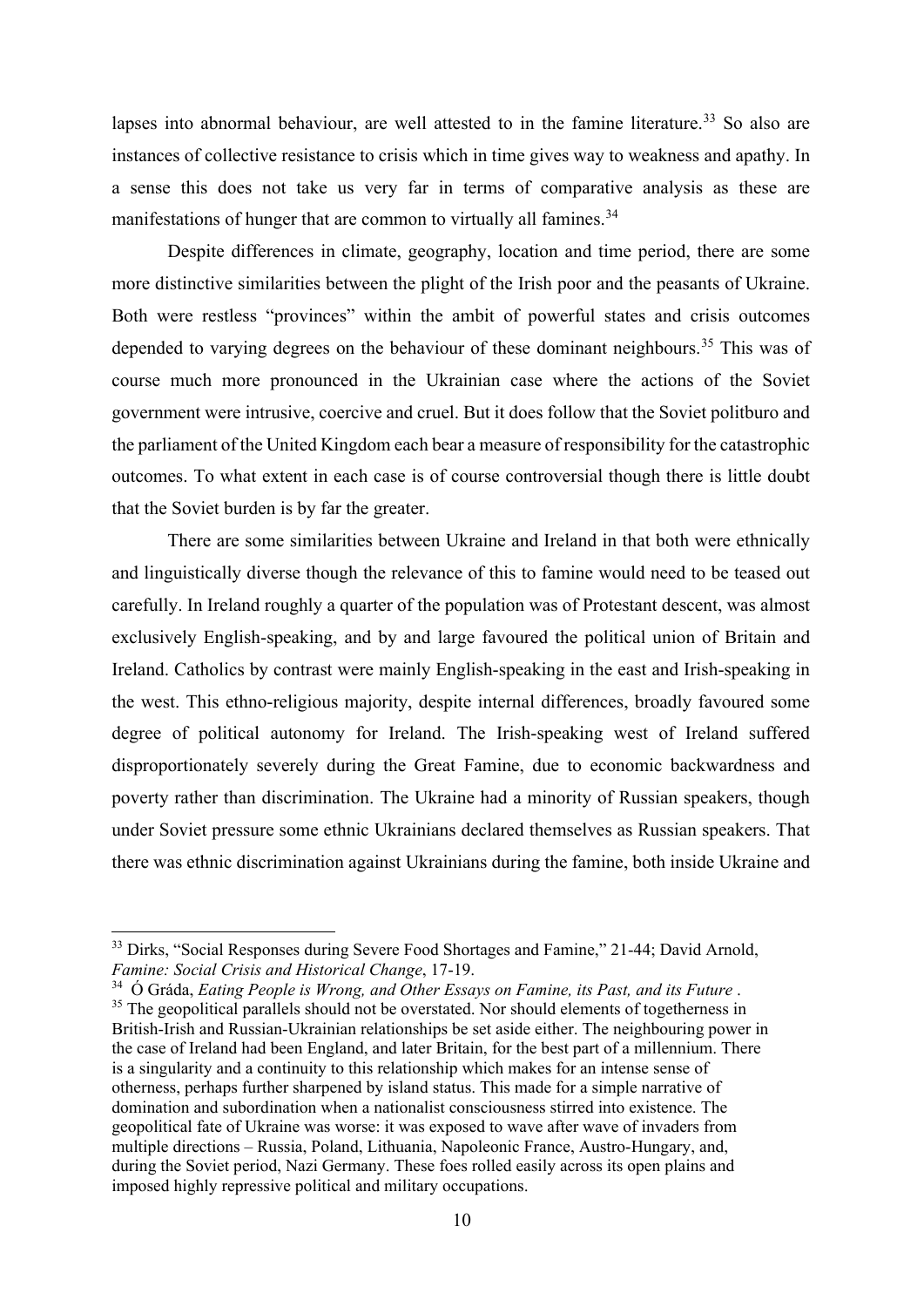in neighbouring regions of Russia, is claimed by a number of writers. Anti-Irish prejudice was also alleged during the Irish famine.<sup>36</sup>

A number of authors have pointed out that famine is unlikely under conditions of democracy.[37](#page-11-1) It could be said that neither of the two countries in question was a democracy in the fully participatory sense. The more extreme was the Soviet Union. The fate of Ukraine was determined in Moscow by small numbers of men in the Soviet politburo situated at the pinnacle of the totalitarian state. By the end of the 1920s the Soviet Union was not only a one-party state, it was increasingly in the grip of dictatorial decision making in the person of Stalin. In the United Kingdom there was representative government and an opposition but the franchise was confined to substantial male property holders. A wider franchise that included the rural and urban poor, women and men, or so the argument might run, would have ensured policies that were more sensitive to hunger conditions in Ireland. That is likely the case though significant excess mortality was inevitable in view of the sudden shock to food supplies and the endemic nature of infectious diseases in mid-nineteenth century Irish society. In the end it has to be admitted that tracing nominal similarities between these two very different power structures tends towards the superficial rather than the substantive.

In Ukraine and Ireland famine deaths were significantly higher in rural as compared to urban areas, though for different reasons. Within the Soviet Union the welfare of urban dwellers, particularly industrial workers, was given preference over peasants. In the Ukrainian cities food rationing made a difference. In Ireland there was less dependence on the potato in towns and cities and incomes proved more resilient. Deaths also varied by region and subregion, hardly surprisingly as survival or death was the outcome of local as well as national and extra-national determinants.[38](#page-11-2)

In terms of relative severity excess deaths in the two countries seem fairly close, though in the Ukrainian case it does depend on whose estimate is accepted. In Ireland some 12-15% of the population perished. In the Ukraine, according to one careful estimate, the famine claimed in the region of 13% of the population, a proportion that is very similar to that for

<span id="page-11-0"></span><sup>36</sup> This is discussed in Bew*, Ireland: The Politics of Enmity*.

<span id="page-11-1"></span><sup>&</sup>lt;sup>37</sup> Sen, "Individual Freedom as a Social Commitment,"

https://www.nybooks.com/articles/1990/06/14/individual-freedom-as-a-social-commitment/; Devereux, *Theories of Famine*, 6-7, 139-40.

<span id="page-11-2"></span><sup>38</sup> Rudnytskyi, Levchuk, Wolowyna, Shevchuk and Kovbasiuk, "Demography of a Man-Made Human Catastrophe," 53-80; Kennedy, Ell, Crawford and Clarkson, *Mapping the Great Irish Famine* .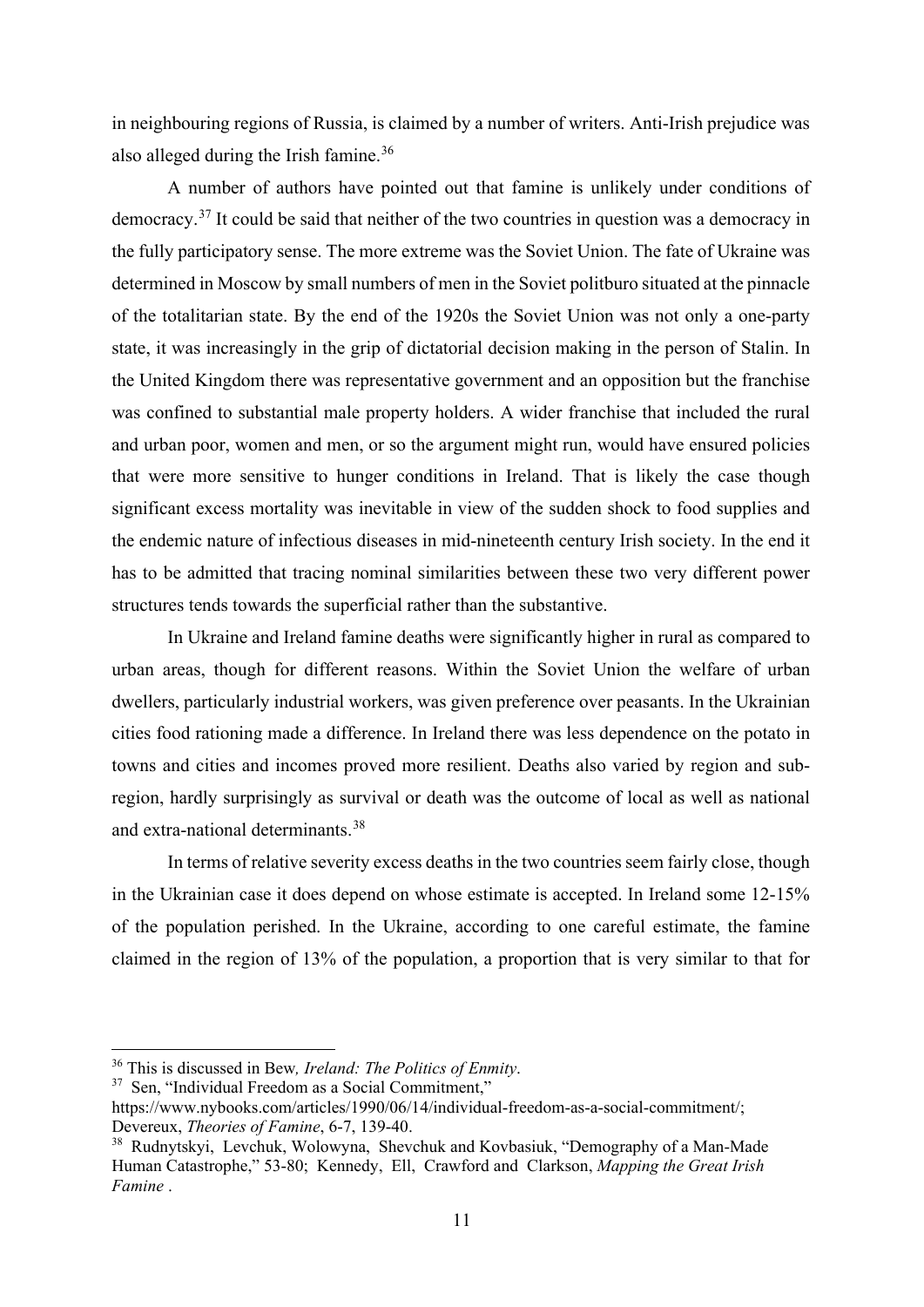Ireland.<sup>[39](#page-12-0)</sup> However, another earlier exploration by French demographers comes in with an excess mortality ratio of about 8% for Ukraine, still severe but below the Irish range.<sup>[40](#page-12-1)</sup>

Some important qualifications are in order. Ukrainian excess mortality was compressed into a short space of time (further disasters soon ensued). Were the comparison to be run in terms of mortality within a harvest year, then the Irish experience, in which infectious disease was the main killer, would be a fraction of the intensity of the Ukrainian death toll. There is nothing in Ireland, even allowing for differences in population, comparable to the mortality spike in the spring of 1933 in the Ukraine.<sup>41</sup>

Ideology, it might be suggested, played a role in both famines. In Ireland the influence of laissez faire ideology, in conjunction with more pragmatic considerations, set limits to the extent of state intervention. The economic historian, Charles Read, tends to emphasise disputes in 1847 over economic and monetary policy within the British cabinet as against doctrinal objections to state intervention *per se*. [42](#page-12-3) Of course, behind the façade of such concerns might also lurk an unwillingness on the part of the Treasury in London to finance more ambitious famine relief, including state support for emigration. Still, the sheer scale of the problem and the potential burden on Britain needs to be appreciated. Ireland held a population that was one-half that of England and Wales.<sup>[43](#page-12-4)</sup> Unlike earlier harvest failures in Ireland which were regional in character, the great famine was a full-blown countrywide crisis. A muddle of political economy (including stress on local responsibilities and self-reliance), pragmatic economic considerations and British self-interest guided policy.

A very different ideology, Bolshevism, was almost unbounded in its despotic dealings with Ukraine, and peasants and nomads more generally within the Soviet Union. (The contemporaneous famine in Kazakhstan, where terror was freely used, seems to have been even more lethal, relatively speaking, than the Ukrainian great famine). The fire in the belly of the Soviet leaders was Marxism-Leninism and the guiding star the goal of a communist society. To this end a crash programme of farm collectivisation was imposed on the peasantry,

<span id="page-12-0"></span> $39$  Rudnytskyi et al., "Demography of a Man-Made Human Catastrophe," 70.

<span id="page-12-1"></span><sup>&</sup>lt;sup>40</sup> Calculated from Vallin, Meslé, Adamets, and Pyrozhkov, "A New Estimate of Ukrainian Population Losses during the crises of the 1930s and 1940s," 249-64; Vallin, Meslé, Adamets, Pyrozhkov, "The Crisis of the 1930s," in *Mortality and Causes of Death in 20th Century Ukraine* eds. Meslé and Vallin, 25.

<span id="page-12-2"></span><sup>&</sup>lt;sup>41</sup> According to the estimates by Rudnytskyi et al. in "Demography of a Man-Made Human" Catastrophe," 70-71, an astonishing nine out of every ten deaths due to famine in rural Ukraine were compressed within the half-year, March to August 1933, which implicitly suggests the political and terror dimensions to the catastrophe.

<span id="page-12-3"></span> $42$  Read, "Laissez-Faire, the Irish Famine, and British Financial Crisis," 411-34.

<span id="page-12-4"></span><sup>43</sup> Mitchell, *European Historical Statistics, 1750-1970*, 8.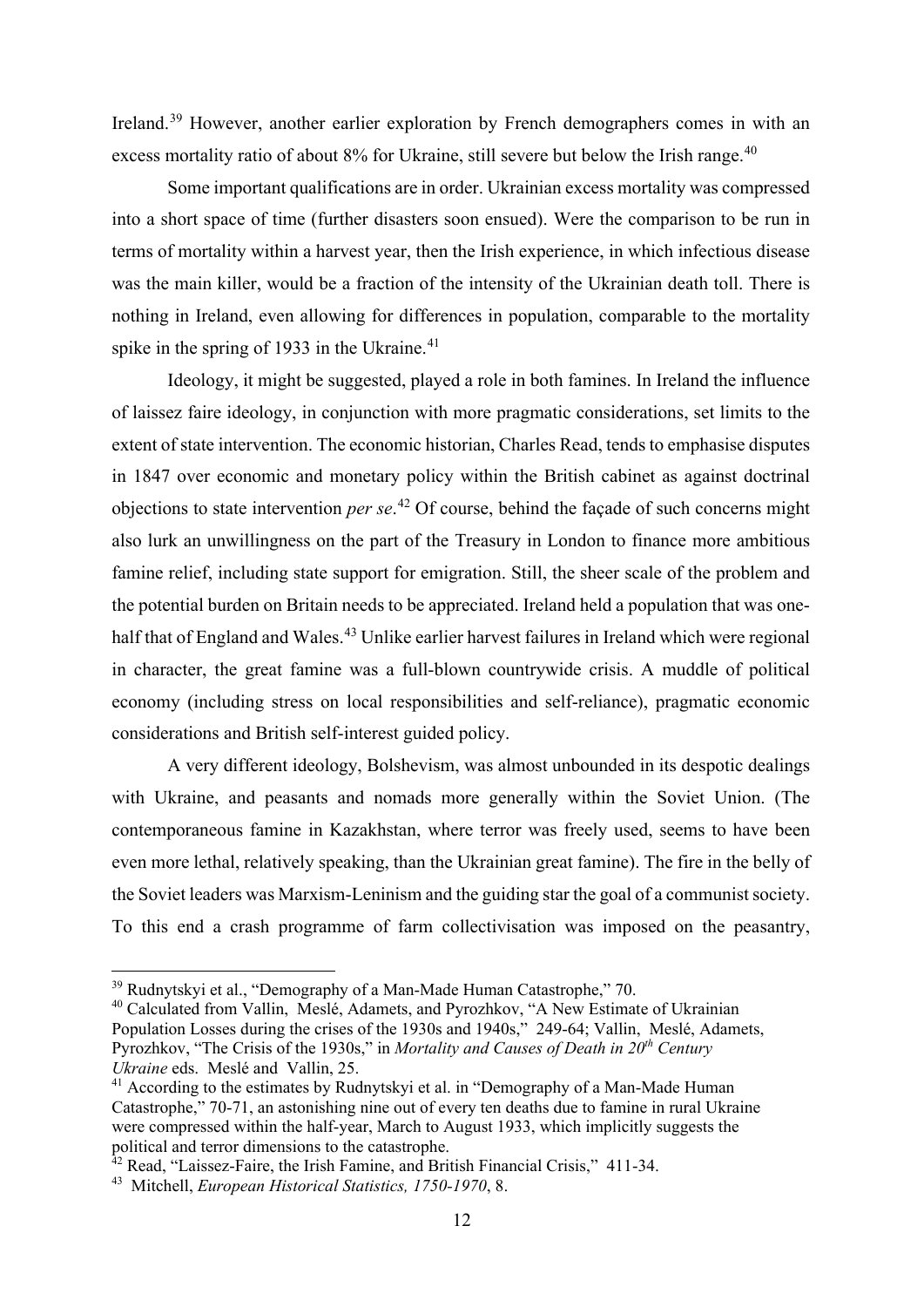beginning on a large scale in 1930. The famine of 1932-33 saw no let-up in the remodelling of the agrarian social order. It was seen by Moscow as offering an opportunity to press ahead with a radical agenda of political and agrarian reform, including eliminating "social-class enemies" and producing a country-wide rural proletariat. An intimately related objective was countering Ukrainian nationalism and other "counter-revolutionary elements." As Comrade Stalin put it:

But it is also beyond doubt that after all, the peasant question is the basis, the quintessence, of the national question. That explains the fact that the peasantry constitutes the main army of the national movement, that there is no powerful national movement without the peasant army, nor can there be. That is what is meant when it is said that *in essence*, the national question is a peasant question.<sup>[44](#page-13-0)</sup>

This giant exercise in social engineering through repression proved calamitous for the Ukrainian peasantry and people in every respect, politically, economically, socially and culturally. In Ireland the crisis was more narrowly defined in terms of livelihoods, the means of sustaining life and shifting responsibility for the burden of relief to other agencies and actors, that is, the British government, Irish politicians, landlords and the propertied strata within Irish society.

In Britain and Ireland notions of making use of the hunger crisis to create a more viable rural social order on the model of Britain - a three-tiered structure of landlords, middling-sized farmers and cash-paid labourers – certainly had its advocates. Once again, as compared to Ukraine, it has to be admitted that the urge to refashion society was held with far less intensity, commitment or cruelty. For some it was no more than grasping for a silver lining to an appalling catastrophe, as exemplified by the commissioners for the 1851 census of Ireland: "But, notwithstanding our present depopulation, we have every cause for thankfulness that years of suffering have been followed by years of prosperity."[45](#page-13-1) There is more than a touch of theodicy about this observation. It is not that famine deaths were wished for, rather that, as

<span id="page-13-0"></span><sup>44</sup> Stalin, *Works*, 7 (London, Lawrence & Wishart, 1954), 71-72. Curiously, in that same address (p. 73), Stalin refers back to the statement in the first programme of the Russian Marxists which endorsed the "right of nations to self-determination, i.e., the right of every nationality to secede and exist as an independent state." There was little of that thinking in evidence during the famine years, or subsequently.

<span id="page-13-1"></span><sup>45</sup> *Census of Ireland for the year 1851, part IV: General Report* (British Parliamentary Papers, 1856), xvi. The commissioners point to an increase in wealth by 1851, an increase in land under cultivation, an increase in the value of agricultural stock and crops, and a rise in literacy. This might be seen as a fatuous obituary for the famine dead.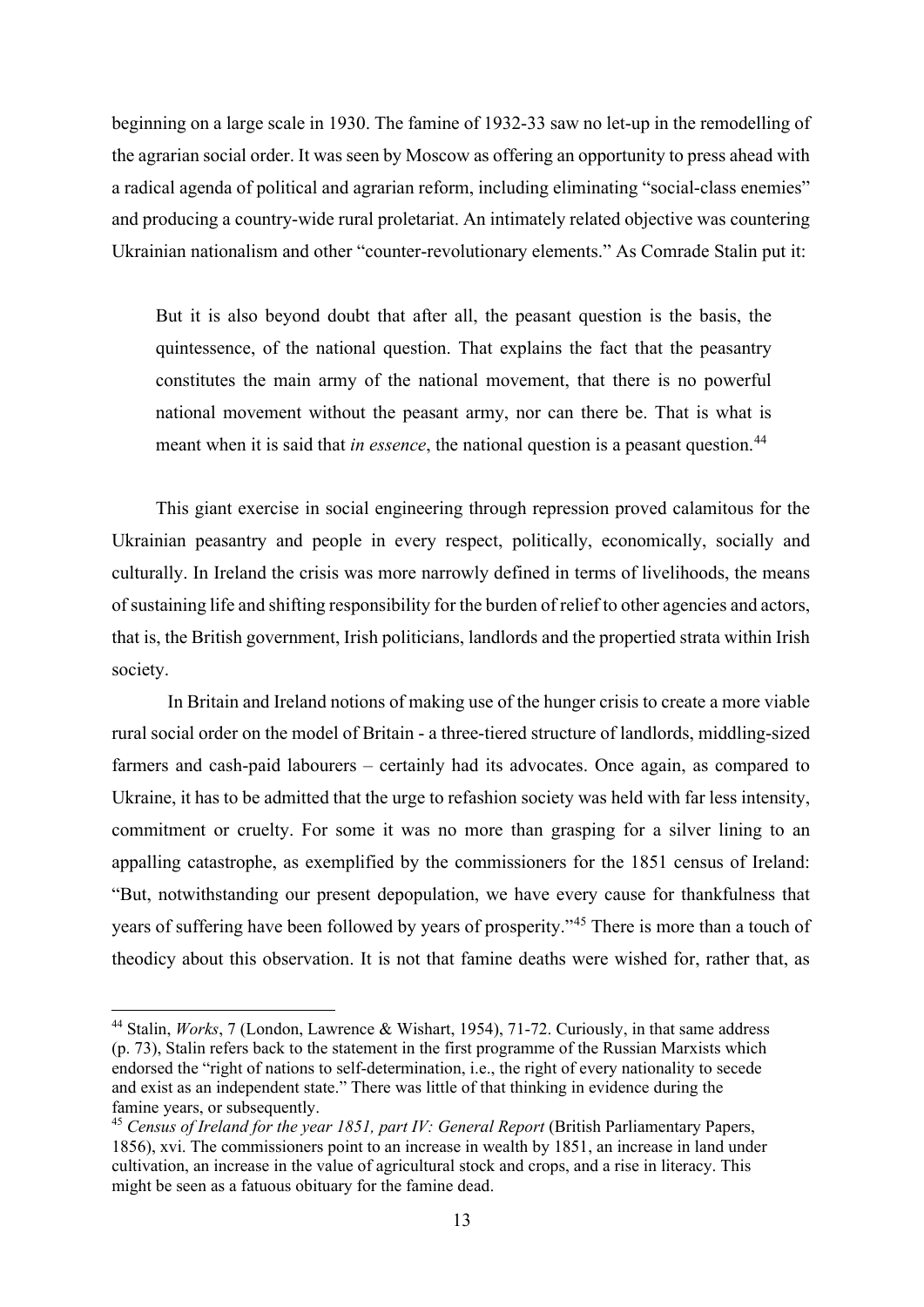some Christian evangelists argued, out of the evils of famine a more sustainable relationship between people and resources might be achieved. How far apologists for letting fate take its course were prepared to go is hard to say, just as it is hard to say if Stalin and his associates intended famine deaths or were simply prepared to countenance them with an eye to a future in a blood-red communist utopia, in effect trading present woes for future societal bliss.

## **Differences**

It has to be concluded that the case for finding similarities between the two famines is far from compelling. It is the differences that dominate. We now turn to these. To begin with the prefamine periods in the two countries, the signals of the approach to crisis were very different. The Ukraine had suffered serious famines in 1920-21 and again in 1928-29. The latter is sometimes seen as a "dress rehearsal" for the devastating famine of 1932-33.<sup>[46](#page-14-0)</sup> In Ireland there was no dress rehearsal and one has to reach back more than a century to find anything comparable to the famine of the  $1840s<sup>47</sup>$  $1840s<sup>47</sup>$  $1840s<sup>47</sup>$  (There had been episodic subsistence crises, usually regional rather than national in the 1780s, 1800-01, 1816-18, 1822, 1829-31, 1835 and 1842 but no major surges of excess mortality, nor any suggestion that they were becoming more frequent or more intense.<sup>48</sup>) That there was little expectation of an existential challenge is evidenced by the buoyancy of births and marriages in virtually every part of Ireland in the decades leading up to the Great Famine.<sup>[49](#page-14-3)</sup> In the Ukraine there were ominous signs of recurring crises. Not only had there been recent famines but Soviet propaganda increasingly demonised Ukrainian nationalism, Ukrainian peasants, and the so-called kulak class. In Ireland the devastation was driven by a natural disaster that had no precedent, either in terms of severity or duration.

Famine is commonly associated with warfare and its disruptive effects on food supply. Scavenging, forced population movements, outbreaks of disease, exhaustion and death are concomitants of war and famine.<sup>[50](#page-14-4)</sup> The Irish famine, as we know, took place under conditions

<span id="page-14-0"></span><sup>46</sup> Applebaum, *Red Famine: Stalin's War on Ukraine* , 109.

<span id="page-14-1"></span> $47$  Three great famines punctuate modern Irish history, with each calamity situated a century or so apart. These are the post-Cromwellian famine of 1649-52, the great frost of 1740-41 and the potato famine of the 1840s. See Kennedy, Miller and Gurrin, "People and Population Change," in *Ulster Since 1600,* eds. Kennedy and Ollerenshaw, 58-59.

<span id="page-14-2"></span><sup>&</sup>lt;sup>48</sup> On subsistence crises and poverty in pre-Famine Ireland see O'Neill, "The State, Poverty and Distress in Ireland, 1815-45," and Ó Gráda, *The Great Irish Famine* .

<span id="page-14-3"></span> $49$  This is evident in the baptism counts in surviving parish registers and is confirmed by the statutory population censuses. The Irish population grew from 6.8 million in 1821 to 8.2 million in 1841.

<span id="page-14-4"></span><sup>50</sup> Devereux, *Theories of Famine*, 148-61; Arnold, *Famine*, 79-80.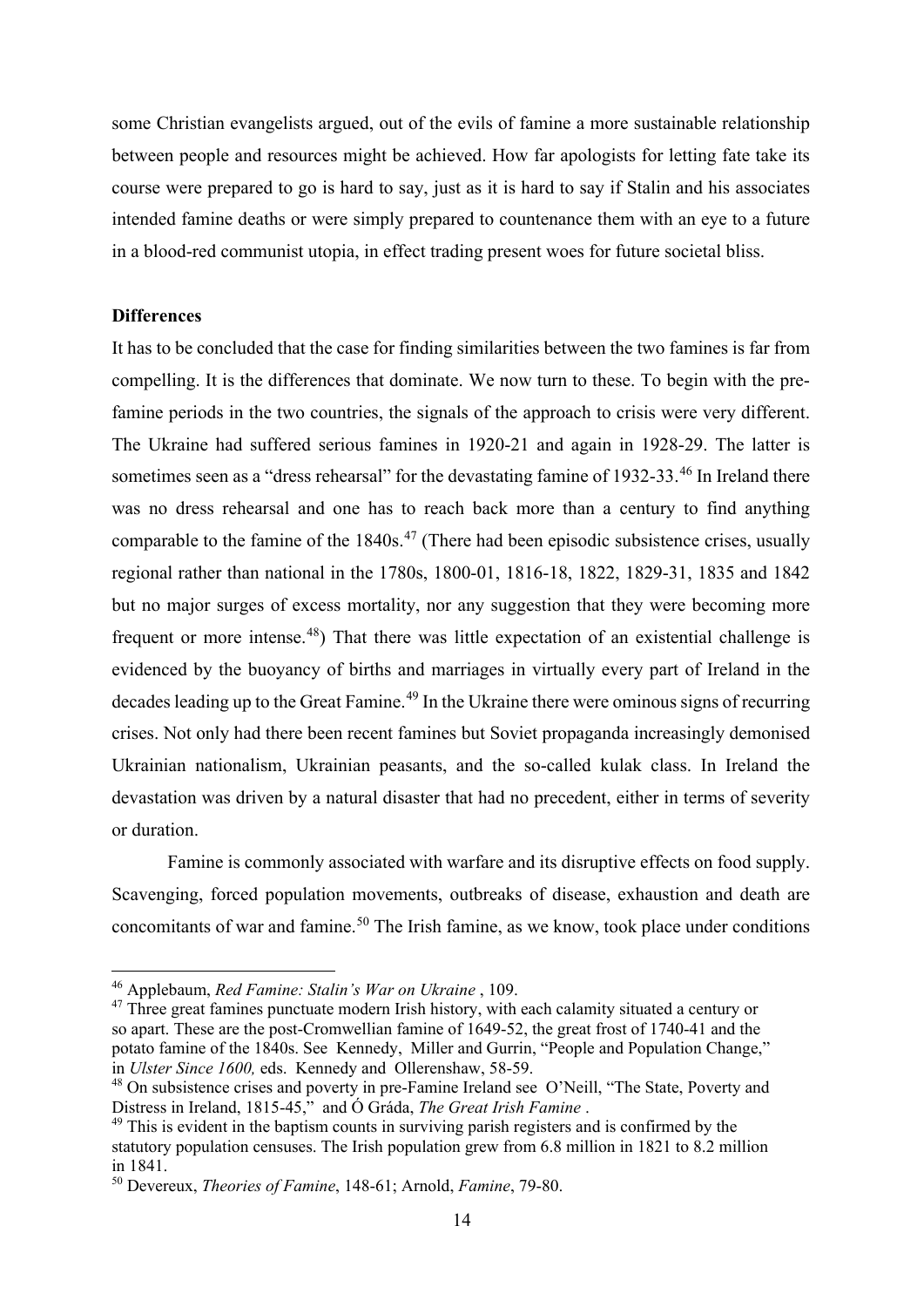of peace. While not at war in the conventional sense, the Soviet state was quick to unleash lethal aggression against presumed internal enemies. This difference is fundamental: the famine in Ukraine took place not under conditions of peace and stability but against a backdrop of forced collectivisation, exiling, executions, food seizures, and widespread repression. Environmental conditions mattered but not nearly to the extent that natural conditions (an "ecological crisis") shaped the Irish famine.

Wheatcroft has drawn attention to a severe draught in the spring of 1931 in Ukraine and heavy rain during harvesting in the following year, leading to below average harvest outcomes.[51](#page-15-0) Might such random variations in harvests, which are a characteristic of all agrarian economies, not explain much of the excess mortality? In the view of Davies and Wheatcroft a "major factor in the poor harvests of 1931 and 1932 was the weather".<sup>[52](#page-15-1)</sup> However, a more recent estimate by Natalya Naumenko finds that only ten per cent or less of the variation in excess mortality across Ukraine is explicable by reference to bad weather.<sup>[53](#page-15-2)</sup> This shifts the attention back to political factors, the collectivisation drive and the use of terror in extracting food surpluses from the peasantry. In her view, as much as half of the variation in excess mortality was due to Soviet policy, principally the vast experiment in collectivisation and associated grain requisitioning.<sup>[54](#page-15-3)</sup>

Nor was large-scale political disruption to Ukrainian food production of recent origin. In 1918-20 Ukraine was caught up in an attempt to establish political independence and multisided civil war, compounded by outside interventions by Russian and Polish forces. Partisan war continued until 1923. Bolshevik suspicion of the peasantry on political and ideological grounds led to brutal repression that aggravated harvest shortages. The subsequent radical shift to collectivised agriculture meant uprooting peasants from their holdings and crushing private enterprise. Unsurprisingly, this met with peasant resistance, disruption to food production and blunted incentives to produce agricultural surpluses. Historically, the Ukraine was the great grain-producing region of the Russian empire, feeding Russian cities and grain-deficit areas as well as supplying exports to generate foreign currency.<sup>[55](#page-15-4)</sup> Similarly Soviet rulers relied heavily

<span id="page-15-0"></span><sup>51</sup> Wheatcroft, "Eastern Europe (Russia and the USSR)," in *Famine in European History*, eds. Alfani and Ó Gráda, 230.

<span id="page-15-1"></span><sup>52</sup> Davies and Wheatcroft, *The Years of Hunger: Soviet Agriculture, 1931-33*, 439.

<span id="page-15-2"></span><sup>&</sup>lt;sup>53</sup> Naumenko, "The Political Economy of Famine: The Ukrainian Famine of 1933." Available at SSRN: <https://ssrn.com/abstract=3264362> or [http://dx.doi.org/10.2139/ssrn.3264362](https://dx.doi.org/10.2139/ssrn.3264362)

<span id="page-15-3"></span><sup>54</sup> Ibid.

<span id="page-15-4"></span> $55$  A comparison with Ireland doesn't really work, though it is true some historians speak in exaggerated terms of Ireland as the bread basket of Britain. In reality it was a useful ancillary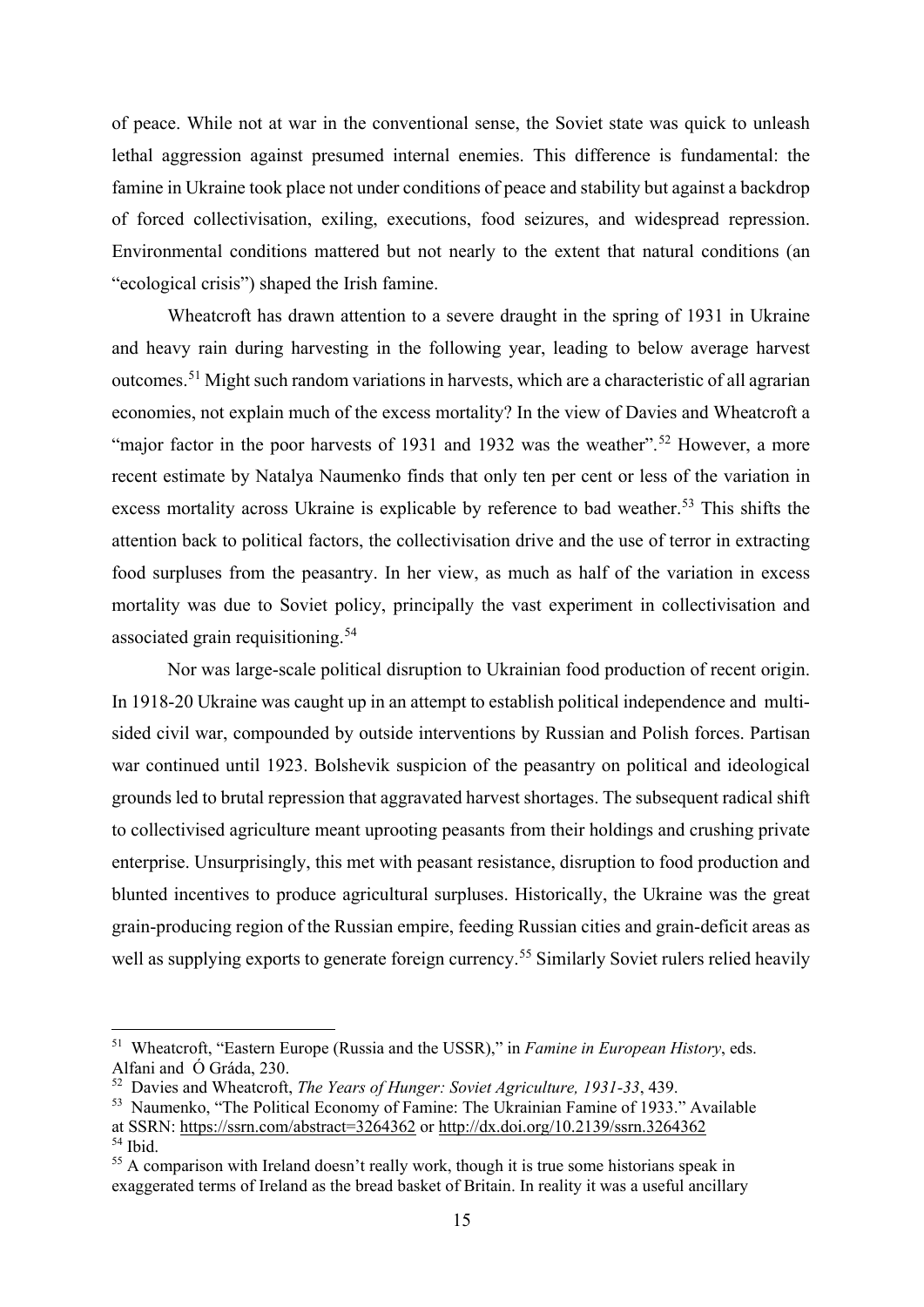on grain surpluses ("grain for the socialist fatherland") from the black-earth regions of Ukraine and elsewhere and were determined, irrespective of harvest outcomes to extract grain at great human cost. Stalinist anger at assumed peasant recalcitrance informed and motivated mass terror, wholesale seizures of grain, executions and deportations.<sup>[56](#page-16-0)</sup>

To summarise this part of the argument, human agency of the malign kind looms large in the story of the Ukrainian famine. The subtitle of the historian Robert Conquest's major work incorporates the phrase "terror-famine" which captures the dual aspect of the catastrophe.[57](#page-16-1) State terror was deployed in a manner that has no obvious comparison with Ireland. A strained Marxist interpretation might be that the obverse of this was allowing free rein to market forces in Ireland, including large-scale evictions, to complete the expropriation of the smallholdings of the rural poor.<sup>[58](#page-16-2)</sup> However, the degree of force involved in the two cases is incommensurable. In Ireland there were alternatives, albeit of dubious efficacy for Irish cottiers and labourers in remote locations, in the form of public works' schemes, the short-lived soup kitchens, the expanding workhouses and fever hospitals, and out-migration.<sup>[59](#page-16-3)</sup>

The absolute numbers who died during the Ukrainian famine greatly exceeded the death toll in Ireland. In Ireland excess mortality was in the region of one million. Mokyr's sophisticated pioneering work produces a lower-bound estimate of 1.1 million and an upper-bound of 1.5 million.<sup>[60](#page-16-4)</sup> He sees the former "as much closer to the truth", presumably because averted births (the fertility deficit) are included in his upper-bound estimates.<sup>[61](#page-16-5)</sup> There is little controversy round the Irish estimates nowadays.<sup>[62](#page-16-6)</sup> The great historian of famines, including

supplier of wheat and oats, and there were alternative international suppliers. The average of Irish grain exports for the period 1841-45 would have fed fewer than 2 million people, from a population of 20 million. Calculated from P.M.A. Bourke, "The Irish Grain Trade, 1839- 48," 166-8.

<span id="page-16-0"></span><sup>56</sup> Applebaum, *Red Famine*, 191-208.

<span id="page-16-1"></span><sup>57</sup> Conquest, *The Harvest of Sorrow: Soviet Collectivisation and the Terror-Famine*.

<span id="page-16-2"></span><sup>58</sup> On Irish famine evictions see Donnelly, Jr, *The Great Irish Potato Famine*.

<span id="page-16-3"></span><sup>&</sup>lt;sup>59</sup> For overviews see Kinealy, "The Role of the Poor Law during the Famine," and Daly, "The Operation of Famine Relief, 1845-57," in *Great Irish Famine* ed. Póirtéir, 104-22 and 123-34 respectively.

<span id="page-16-4"></span><sup>60</sup> Mokyr, *Why Ireland Starved*, 265-77.

<span id="page-16-5"></span> $<sup>61</sup>$  Ibid., 277. That is, he suggests, if the birth and death regimes during the Irish famine were</sup> comparable to those of the Finnish famine in 1866-68.

<span id="page-16-6"></span> $62$  A qualification is in order: this is within the academy nowadays. As in the Ukraine, politicised claims of a much higher mortality during the Irish famine have featured in polemical writings, past, present and no doubt future. Earlier guess-estimates by Irish historians, tilting against populist tendencies, tended to downplay famine mortality and erred in the other direction.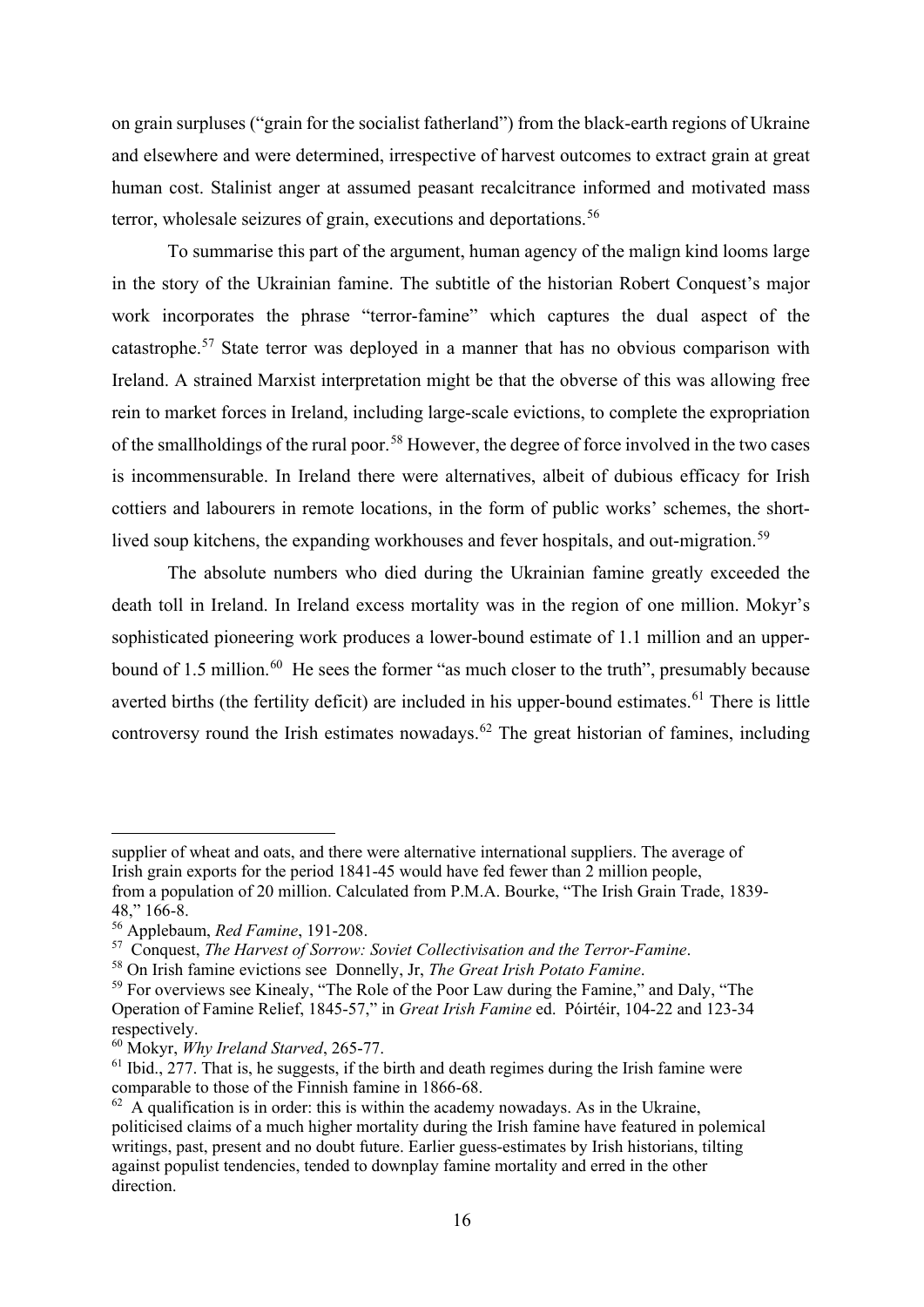the Irish famine, Cormac Ó Gráda, has produced independently an excess mortality figure of about one million.<sup>[63](#page-17-0)</sup>

Politicised claims from the 1950s, as published in the *Ukrainian Weekly Section* (New York), put the number of deaths during the 1932-33 famine, including mass executions and deportations, at more than ten million (out of a population of about 31 million).<sup>[64](#page-17-1)</sup> Writing in the 1980s Robert Conquest calculated the number of deaths in the Ukraine at more than five million.[65](#page-17-2) With the opening of many but not all Soviet archives in the wake of *perestroika*, new estimates emerged. Rudnysskyi and colleagues, writing in the *Canadian Journal of Population* in 2015, published a carefully-constructed estimate of direct deaths due to famine of 3.9 million Ukrainians.<sup>[66](#page-17-3)</sup> The joint authors also calculated averted births at 0.6 million. This set of conclusions is endorsed by Applebaum who states, perhaps prematurely, that "agreement is now coalescing" around these two numbers.<sup>[67](#page-17-4)</sup> Earlier, alternative estimates by a team of French-led demographers stand in opposition. Vallin *et al.* have come up with a much lower death toll of 2.6 million (and averted births of one million).<sup>[68](#page-17-5)</sup> No doubt the debate will run and run, both because of the political passions the subject arouses and because of uncertainty round some key demographic variables. For instance, voluntary net outmigration in 1932 and 1933 is particularly difficult to estimate and will never be known for certain. This matters crucially because the larger the number of out-migrants estimated (or assumed), the smaller the scope for famine mortality, and vice versa. So, at present the range of estimates for Ukrainian famine mortality, at least those based on demographic data, extends widely from 2.6 to 5 million. It need hardly be underlined that even the lower limit indicates an appalling level of suffering within Ukraine.

When considering the demography of the two famines it is worth making a distinction between the direct effects of famine and the indirect effects. The former is excess mortality, those who died during the period of the famine as a result of famine and famine-related illnesses. The death toll is relatively well established in the Irish case (see the earlier

<span id="page-17-0"></span><sup>63</sup> Ó Gráda, *Ireland Before and After the Famine*, 104.

<span id="page-17-1"></span><sup>64</sup> *Ukrainian Weekly Section*, 19 September 1953. It charged the Soviet regime with a

<sup>&</sup>quot;genocidal act". On the 75<sup>th</sup> anniversary of the great famine in 2008, the President of Ukraine, Viktor Yushchenko, went so far as to claim ten million victims of the famine and Stalinist terror. See website of the Association of Ukrainians in Great Britain: https://www.augb.co.uk/president-yushchenko-speeches.php

<span id="page-17-2"></span><sup>65</sup> Conquest, *Harvest of Sorrow*, 303-306. Davies and Wheatcroft, *The Years of Hunger*, 415, have a range of 4.6 to 5.7 million excess deaths due to famine for all of the USSR for 1930-33. <sup>66</sup> Rudnysskyi et al, "Demography of a Man-Made Human Catastrophe," 53-89.

<span id="page-17-4"></span><span id="page-17-3"></span><sup>67</sup> Applebaum, *Red Famine*, 285.

<span id="page-17-5"></span><sup>68</sup> Vallin et al*.*, "A New Estimate of Ukrainian Population Losses," 249-64.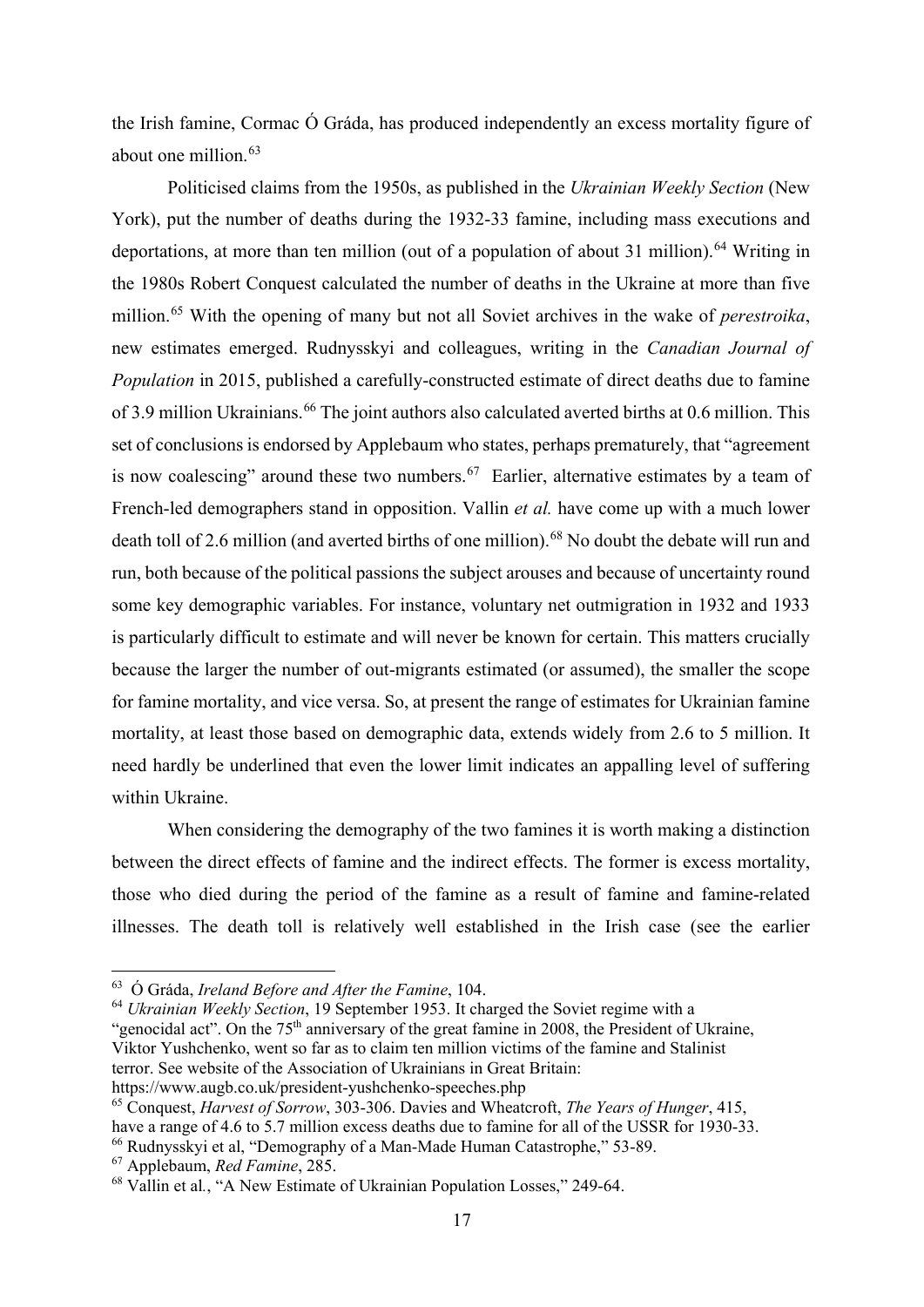discussion). In Ukraine those hastened to death by virtue of political persecution and those executed constitute something of a grey area. Soviet repression in Ukraine was continuous but varying in intensity through time, and during the famine period operated in complex interrelationship with the collectivisation drive, grain seizures and the famine itself. In principle the repression effect is separate but in practice impossible to disentangle. Under conditions of intensified repression (1932-33), and compounding this with hunger effects, means that the direction of bias is to overestimate the purely famine mortality, at least as normally understood. Not that this distinction would have meant much to the victims, it has to be said.

The indirect effects relate to the prevention of births due to hunger, disease, death, dislocation and other famine effects. In other words, the gap between actual births during the famine and those that would have taken place in normal times in the absence of famine. Admittedly it is something of a stretch to conceive of "normal" times in Ukraine, even in relation to demographic behaviour, in the aftermath of the Bolshevik revolution, civil war and intermittent famines in the run up to 1933. Still, the exercise of comparing the indirect effects in the two societies is worth attempting, not least because the results turn out to be so strikingly different. The contrast may give rise to some further lines of inquiry.

Using Mokyr's data for Ireland we find that indirect deaths were roughly the equivalent of 40% (38.5% to be precise) of direct famine deaths. The corresponding figure for the Ukraine, if we use the data generated by Rudnysskyi *et al.*, is much lower at 15.4%. The explanation might be that prolonged famine in Ireland had the effect of depressing *both* nuptiality and fertility over many years, thus one might expect the indirect effects to bulk relatively larger in the Irish case.<sup>[69](#page-18-0)</sup> A sample of Roman Catholic parish registers examined by the writer for the 1840s lends support to this supposition: hardly surprisingly, the incidence of marriage collapsed in badly-affected areas during the prolonged Irish famine.<sup>[70](#page-18-1)</sup>

What of population movements set in motion by hunger, which is a concomitant of most famines? Escape hatches were limited in the Ukrainian case by comparison with Ireland where a million or more, out of a population of 8.5 million on the eve of the famine,

<span id="page-18-0"></span> $69$  Perhaps it is possible to see the relationship between averted births and excess deaths as an improvised test of the plausibility of the alternative estimates produced by Vallin et al. They have excess deaths at 2.6 million and averted births at 1million. The result turns out to be identical with that for Ireland, coming in at 38.5%. Intuitively at least, this seems high in view of the length of the Irish famine and the consequent scope for a marked decline in nuptiality, and hence potential births.

<span id="page-18-1"></span> $70$  Data from two dozen parish registers (marriage records) for the 1830s-1850s. The official registration of births, marriages and deaths was not instituted in Ireland until 1864.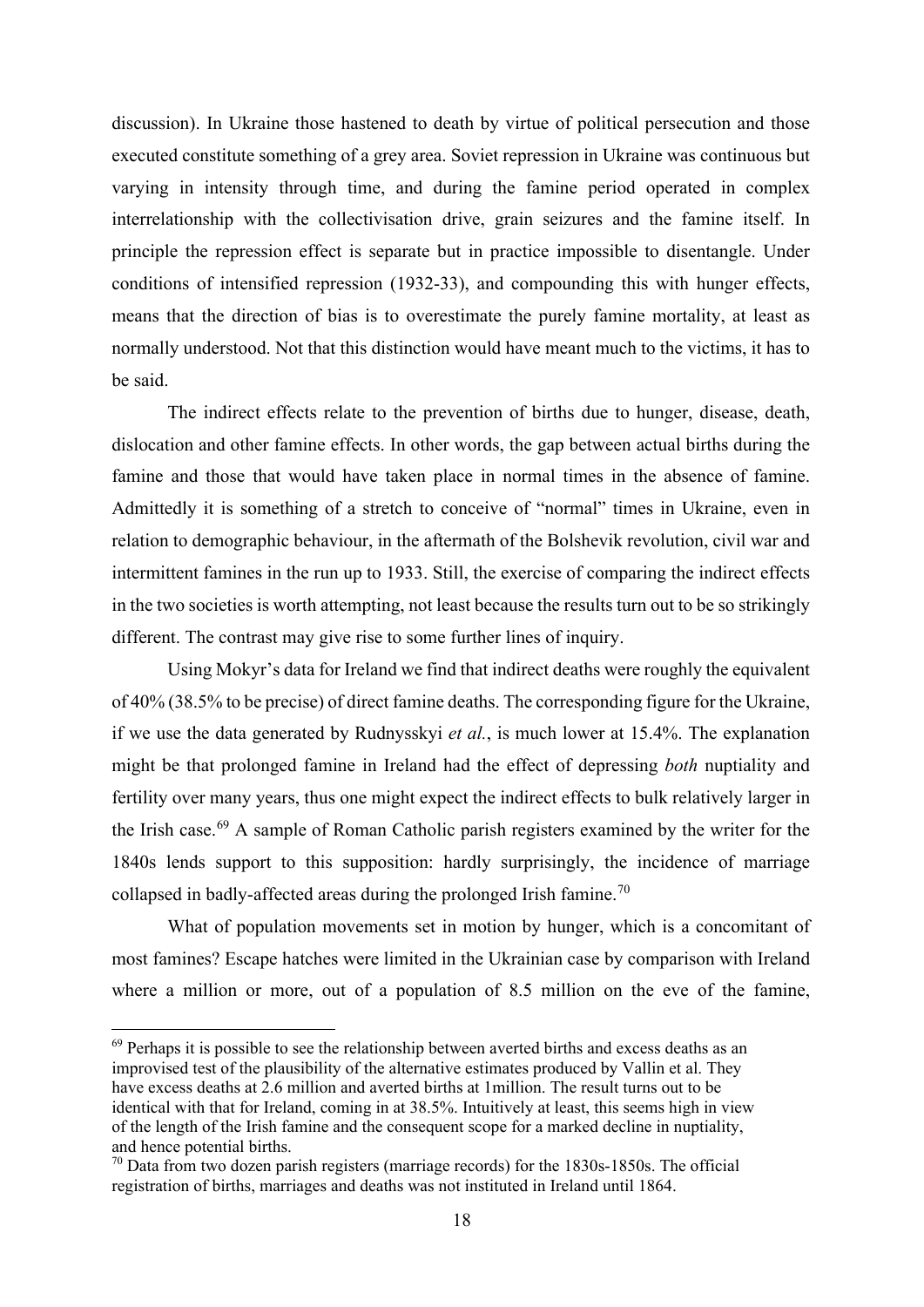emigrated.<sup>[71](#page-19-0)</sup> Many other millions followed. Some of course died on board ship or soon after arrival in Britain or North America but for most it was a viable, albeit a physically and emotionally painful survival strategy.<sup>[72](#page-19-1)</sup> It also offered the possibility of betterment.

There were population movements within and beyond Ukraine, though of a rather different kind to those in Ireland. Some rural dwellers, despairing of a future under collectivised agriculture or simply fleeing famine, moved to towns and cities. Despite restrictions – internal passport controls were introduced in 1932 – numbers of men migrated to Donbas coal-mining regions where there was a growing demand for labour.<sup>[73](#page-19-2)</sup> Others crossed illegally into Russia. Some were apprehended, repatriated or incarcerated in the emerging gulags in northern Russia. In another variant on migration, gulags within Ukraine held large numbers of "enemies within". There were massive forced population movements to Siberia and other remote areas. But in terms of *voluntary* migration, which might be compared with the Irish case, Vallin et al., put net outward migration of the voluntary kind for the 1930s "as around zero".<sup>[74](#page-19-3)</sup> In short, there is no comparison.

What also stands out as perverse in terms of general famine history is the socioeconomic status of the victims in the Ukraine.[75](#page-19-4) Unlike most famines, it was the better-off sections of society that were targeted. Kulaks, or so-called prosperous peasants (though in practice the term turned out to be highly elastic), suffered most as these were stigmatised as "class enemies" and "counter revolutionaries" by the Soviet authorities and their Ukrainian collaborators, and so endured disproportionate despoliation and death. In Ireland the more typical relationship between famine vulnerability and poverty was borne out. Cottiers and labourers suffered the most. Some landlords went bankrupt but, outside of satirical asides, there are no reports of any starving to death.

It is noteworthy that the Ukrainian great famine was short-lived by comparison with the Irish famine. As mentioned earlier, it is extraordinary in the European historical experience for harvest failures, as in Ireland, to run on, year after year, without respite and it does raise the question how other nineteenth-century societies might have fared if subjected to such prolonged stress.[76](#page-19-5) In other words, and in some respects, the Irish famine was *sui generis*. If

<span id="page-19-0"></span><sup>71</sup> Ó Gráda and O'Rourke, "Migration as Disaster Relief," 3-25.

<span id="page-19-1"></span><sup>72</sup> On mortality estimates for the long transatlantic voyage to North America see Mokyr, *Why Ireland Starved*, 266-68.

<span id="page-19-2"></span><sup>73</sup> Applebaum, *Red Famine*, 132.

<span id="page-19-3"></span><sup>74</sup> Vallin, Meslé et al, "Ukrainian Population Losses," 252.

<span id="page-19-4"></span><sup>75</sup> Devereux, *Theories of Famine,* 53-62.

<span id="page-19-5"></span><sup>76</sup> Solar, "No Ordinary Subsistence Crisis," 112–31.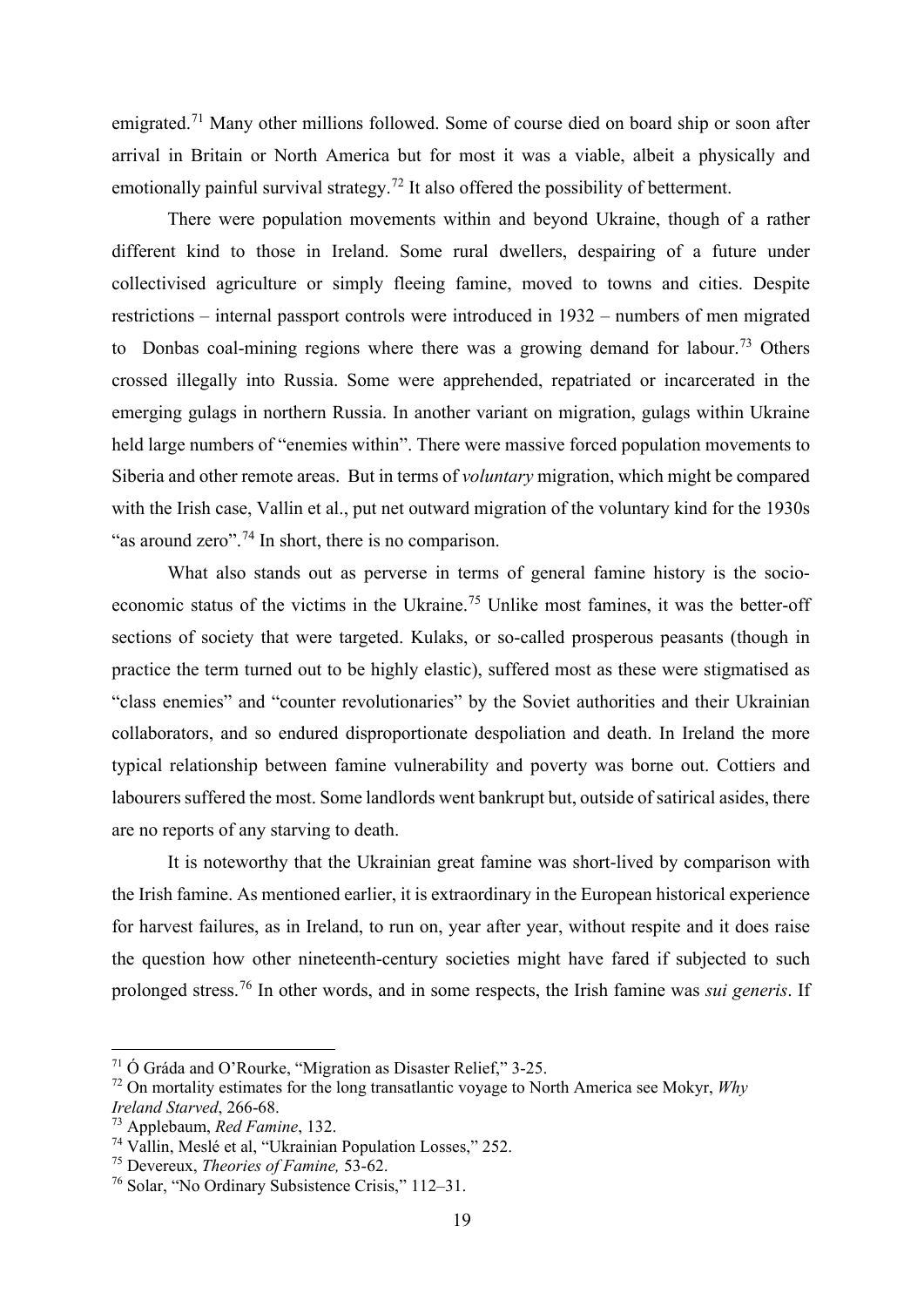the poor harvests and famine years in Finland in 1866-68, for instance, had continued for a few more years one might anticipate a lethal outcome not unlike the fate of Iceland in 1783-84 when famine and plague destroyed more than a fifth of the population.<sup>[77](#page-20-0)</sup> Two opposing questions follow from the Irish case. One, why did so many die? The other, how was mortality contained within the limits that obtained historically?

One final set of differences is worth highlighting. The famine in the Ukraine was not acknowledged as a famine. For political reasons, the Soviet authorities deliberately suppressed any discussion of the existence of a famine. [78](#page-20-1) Worse still, it rebuffed foreign food aid lest this tarnish the success story of economic planning and the advances being claimed for the Soviet model of economic development. By contrast with this state-imposed amnesia, the Irish famine was widely reported in newspapers and visitors' accounts, debated in parliament and at public meetings in Ireland and gained international publicity.<sup>[79](#page-20-2)</sup> Aid flowed, albeit in limited amounts, from many parts of the world.<sup>[80](#page-20-3)</sup> There was obfuscation at times, as in parliamentary debates on the scale of mortality. The "Death Census" initiated by John O'Connell and the Repeal Association in 1847, which attempted to count the number of famine victims, received a poor hearing in the English press.<sup>[81](#page-20-4)</sup> But suppression of knowledge of the awful events was neither attempted nor possible.

### **Aftermath: the Politics of Remembrance**

While the picture that is emerging is that the experience of the two famines is different in virtually all important respects, paradoxically perhaps, there are similarities in the subsequent recall and memorialising of the two calamities. Each has given rise to highly politicised readings. Each has left an enduring imprint on the Ukrainian and the Irish diasporas respectively.[82](#page-20-5) Both famines contributed to the making of ethnic solidarity abroad and nation building at home, though the latter is far more pronounced in the Ukrainian case. The Ukrainian

<span id="page-20-0"></span><sup>77</sup> Daniel E. Vasey, "Population, Agriculture, and Famine," *Human Ecology* 19, no.3 (1991): 343-44.

<span id="page-20-1"></span><sup>78</sup> Applebaum, *Red Famine*, 302-25.

<span id="page-20-2"></span><sup>79</sup> Delaney, *The Curse of Reason*, *passim*.

<span id="page-20-3"></span><sup>80</sup> Christine Kinealy, *Charity and the Great Hunger in Ireland*.

<span id="page-20-4"></span><sup>81</sup> Darwen, MacRaild, Gurrin and Kennedy, "The Death Census of Black 1847," annual conference of the Canadian Association for Irish Studies, Londonderry, June 2017.

<span id="page-20-5"></span><sup>&</sup>lt;sup>82</sup> The current president of the United States, Joe Biden, has a strong sense of Irish identity and recalls that his great-great-great-grandfather, Edward Blewitt, emigrated from the West of Ireland to the United States towards the end of the famine. Most Irish Americans are not descended from Famine emigrants, though this is a widespread misconception. Liam Kennedy, "The Hunger Games: Bad History and Biden's Irish Roots," *Spectator* (23 January 2021).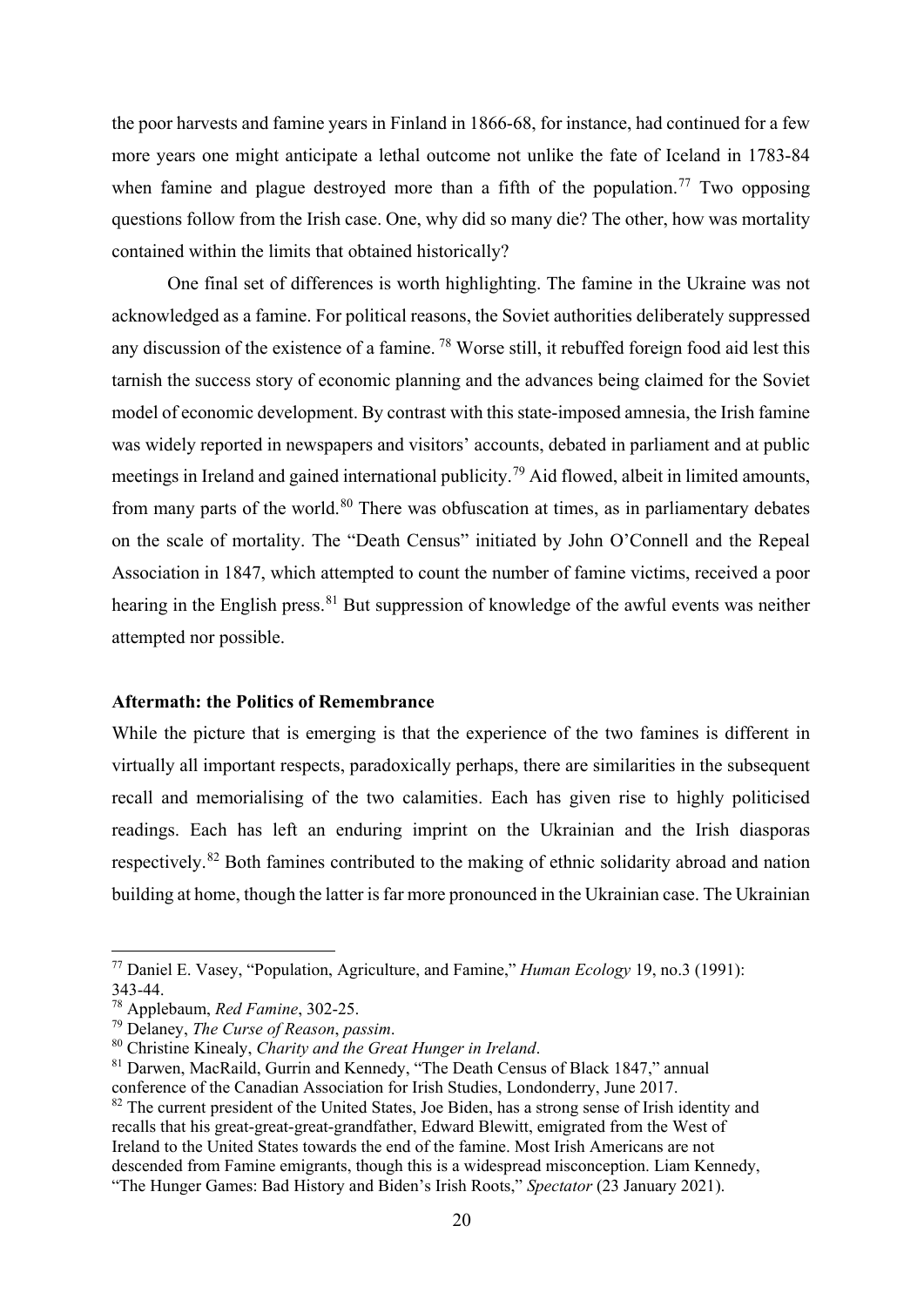parliament has returned a verdict of genocide on the former Soviet Union on the grounds that the Stalinist regime set out deliberately to destroy Ukrainian intellectuals and peasants. Ukrainian activists have persuaded a number of other assemblies to follow suit (including the United States, Poland and Latvia). The legacy of Raphael Lemkin lives on. Not to be outdone, Irish American activists have succeeded in placing the Irish famine alongside the Jewish Holocaust on the school curriculum in some American states.<sup>[83](#page-21-0)</sup> But it is fair to say the genocidal interpretation of the Irish famine enjoys little support in Ireland outside of ultranationalist circles.

Whether the Ukrainian great famine meets the criteria for genocide is an important judgement-call for many commentators; for others it may be a somewhat sterile consideration. Some are sceptical of the value of exporting later conceptualisations, particularly legalistic formulations, backwards in time. But of the primary realities there is little room for disagreement. Soviet rulers of the 1930s were responsible for and guilty of mass executions, of appalling cruelty in dispossessing peasants of their landholdings, of forcible seizures of grain and other foodstuffs in the face of widespread hunger, of exiling millions to other parts of the Soviet Union, of imposing brutal conditions in the gulags within and beyond Ukraine. It also tried to destroy memory, with the aim of covering up its "high crimes". In the longer term, that proved to be the less successful part of the onslaught.

## **Conclusion**

The really big difference between Ukraine and Ireland is that the thrust of policy in the Irish case was to save lives, even if the measures were parsimonious, sometimes poorly targeted or, more importantly, not maintained across the full span of the famine. The handling of the Irish famine by British and Irish politicians and property holders can be criticised on many grounds, as we saw earlier, but an intention to starve hundreds of thousands of the rural poor is not one of them.

Culpable neglect on an extensive scale may have a degree of plausibility but even this less severe verdict has to contend with the scale of relief operations – three million on outdoor relief rations during the early summer of 1847 when it was presumed the next harvest would bring good news – and a mistaken faith in the doctrines of political economy. The notion of local responsibility for local poverty, while unrealistic in relation to the West of Ireland in particular, was deeply engrained in official thinking and policy making, not just in relation to

<span id="page-21-0"></span><sup>83</sup> Kennedy, *Unhappy the Land*, 105-8.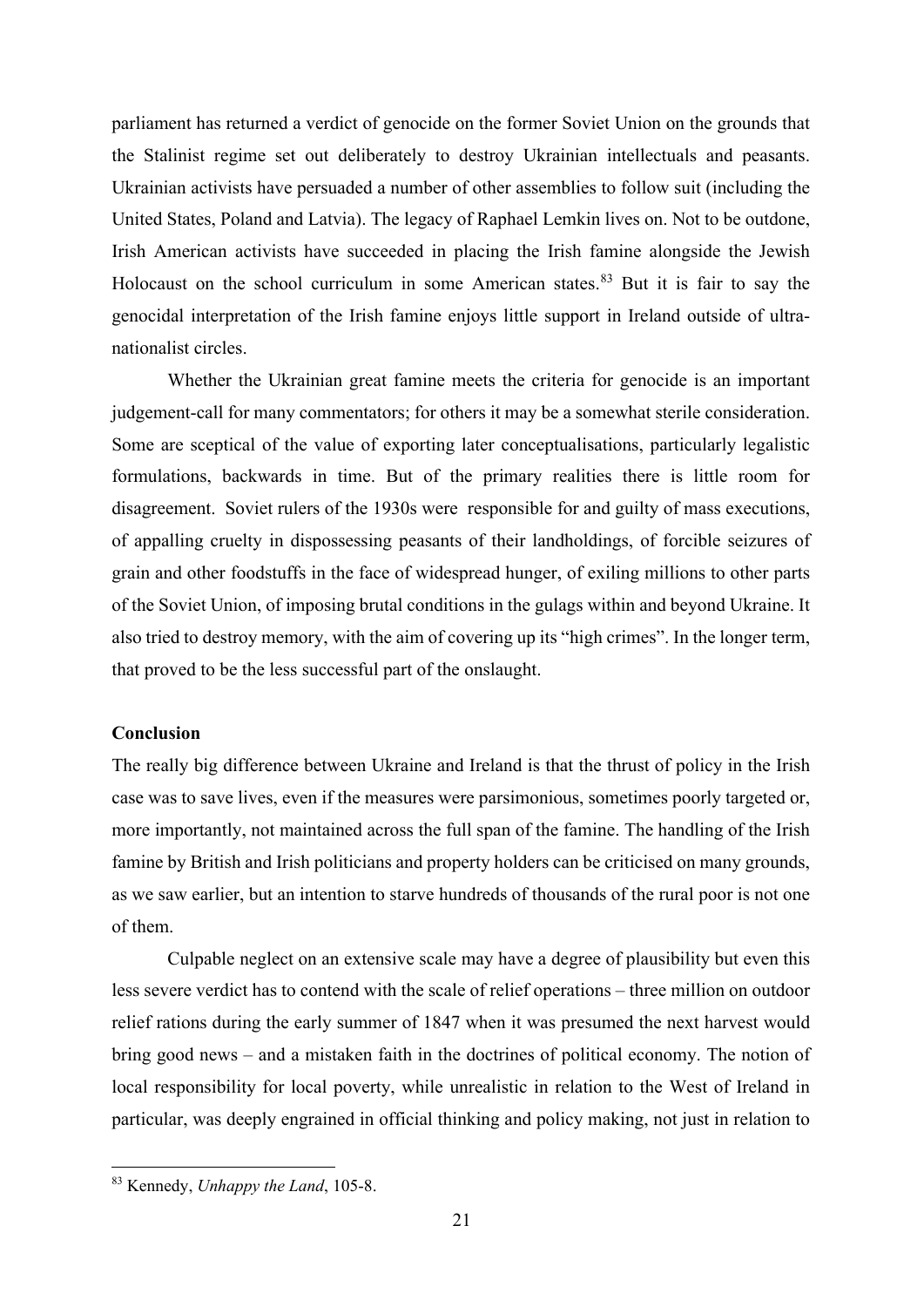Ireland but throughout the United Kingdom. This formed part of economic orthodoxy and has not perhaps received the attention it deserves The weak position in parliament of the Whig-Liberal government of Lord John Russell and the economic and financial shocks to the British economy in 1847 also need to be brought into the reckoning, as do behaviours such as "donor fatigue" when a social crisis seems to run on indefinitely.

Debates round the allocation of responsibility are not easily resolved. Traditional nationalist narratives have apportioned blame almost exclusively along British-Irish lines. But not only the state and its officials bear responsibility for the calamity. Class differences within Irish society, by contrast with Ukraine, favoured the strong, so a degree of culpability attaches to commercial farmers who cut loose their labourers or swallowed up the holdings of cottiers and small farmers. The Irish middle classes have been singled out for sometimes callous indifference, including "a glaring deficit of compassion".<sup>[84](#page-22-0)</sup> A similar point might be made about Irish landlords, particularly those who enforced mass clearances, though in populist accounts these are seen as little more than appendages to the British state in Ireland. Nor should we overlook the failures of Irish political representatives for whom famine was not necessarily the most important concern.<sup>[85](#page-22-1)</sup>

In the case of Ukraine it is difficult to summon up many mitigating considerations. It is true some relief supplies were directed by the Soviet authorities to famine-stricken areas, mainly towards the end of the famine in 1933. But these were on a tiny scale relative to the size of the problem. State policy was largely instrumental in forcing acute shortages of grain and other foodstuffs upon a society endowed with rich agricultural resources. The deliberate destruction of evidence of the famine and the enforced silence round it suggests the terror dimensions to the famine. The archivist Hennadii Boriak, records: "in *Ukraine not a single archival document* about the Famine was published until the end of the 1980s".<sup>[86](#page-22-2)</sup> Nowadays a surfeit of archival materials challenges the researcher, which is an extraordinary reversal. On the emotive issue of genocide the words of Anne Applebaum seem apposite:

<span id="page-22-0"></span><sup>&</sup>lt;sup>84</sup> Delaney, "There but for the Grace of God Go I': Middle-Class Catholic Responses to Ireland's Great Famine," *English Historical Review,* 135, no. 577 (2020), 1433-1460. <sup>85</sup> Daly, *Famine in Ireland*, 68.

<span id="page-22-2"></span><span id="page-22-1"></span><sup>86</sup> Boriak, "Sources and Resources on the Famine in Ukraine's State Archival System," 118.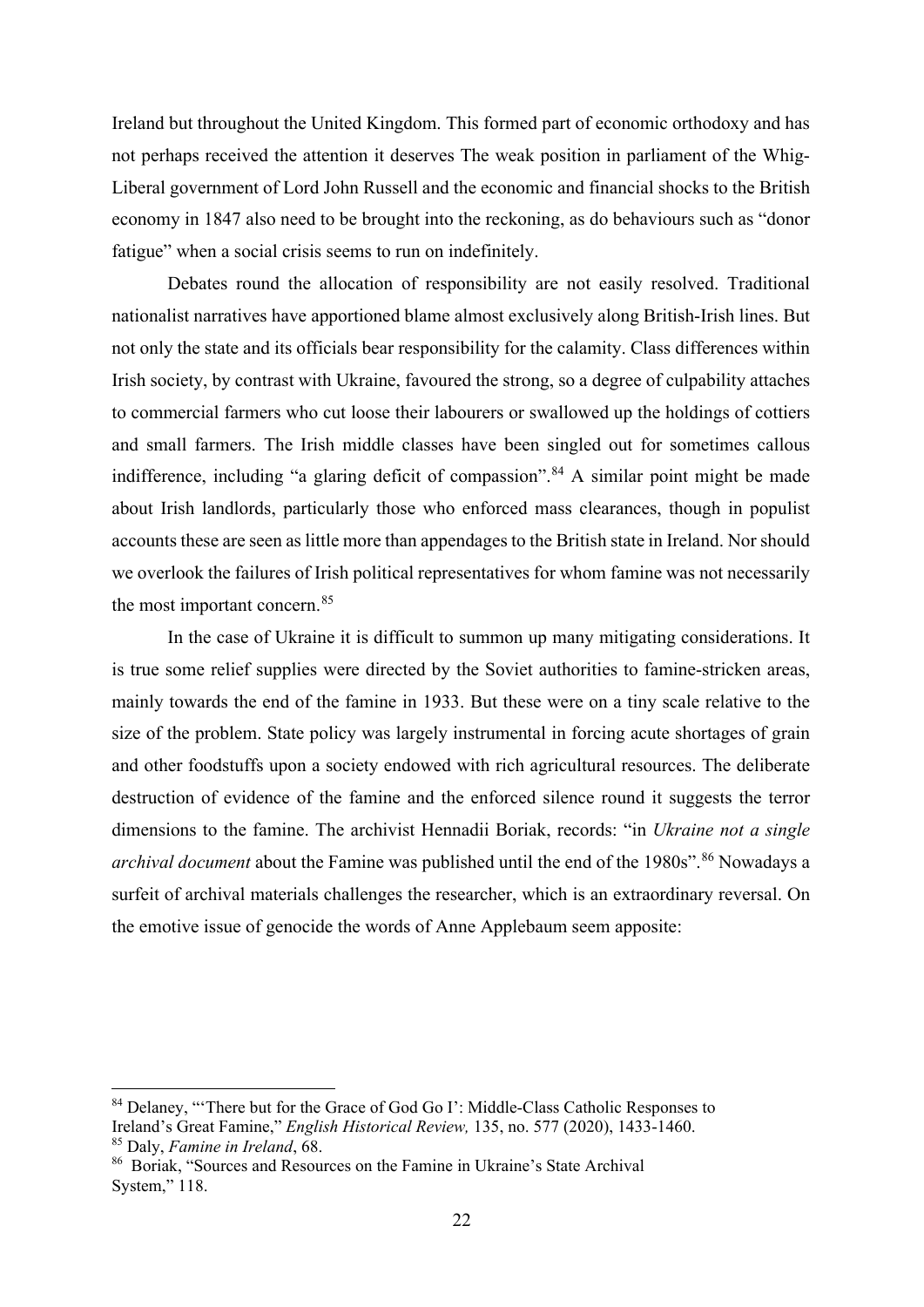The accumulation of evidence means that it matters less, nowadays, whether the 1932-3 famine is called a genocide, a crime against humanity, or simply an act of mass terror. Whatever the definition, it was a horrific assault, carried out by a government against its own people. $87$ In terms of the Ukraine-Ireland comparison the conclusion seems inescapable. Some similarities notwithstanding, in all important respects – those of politics and ideology, the relief measures, the possibilities of out-migration, the use of state terror, the public recognition of a crisis – the two famines are incommensurable.

#### **Bibliography**

Applebaum, Anne. *Red Famine: Stalin's War on Ukraine.* London, Penguin, 2017.

Arnold, David. *Famine: Social Crisis and Historical Change.* Oxford, Blackwell, 1988.

Bew, Paul. *Ireland: The Politics of Enmity, 1789-2006*. Oxford, Oxford University Press, 2007.

- Boriak, Hennadii. "Sources and Resources on the Famine in Ukraine's State Archival System," *Harvard Ukrainian Studies*, no.s 1-4, 27 (2004-2005): 117-147.
- Bourke, P. M. A. "The Irish Grain Trade, 1839–48," *Irish Historical Studies* 20 (1976): 156- 69.
- Boyle, Francis A. *United Ireland, Human Rights, and International Law.* Atlanta: Clarity Press, 2013.
- *Census of Ireland for the year 1851, part IV: General Report.* British Parliamentary Papers, 1856.
- Coogan, Tim Pat. *The Famine Plot: England's Role in Ireland's Greatest Tragedy.* New York, Palgrave Macmillan, 2012.
- Conquest, Robert. *The Harvest of Sorrow: Soviet Collectivisation and the Terror-Famine.* London, Arrow Books, 1988.

Daly, Mary E. *The Famine in Ireland.* Dundalk: Dundalgan Press, 1986.

Idem "The Operation of Famine Relief, 1845-57," In *Great Irish Famine,* ed. Cathal Póirtéir, 123-34. Cork: Mercier Press, 1995.

<span id="page-23-0"></span><sup>87</sup> Applebaum, *Red Famine*, 362. Graziozi offers a more subtle version of the genocide thesis compared to those who assume Stalin willed the destruction of the Ukrainian peasants from the outset because of their resistance to collectivisation. The author's argument is that famine was not the original policy aim (which presumably would have been counterproductive for producing grain surpluses) but from the autumn of 1932 Stalin was prepared to take advantage of the developing famine, and in effect to use it as an instrument of terror to break peasant resistance. Graziozi, "The Soviet 1931-1933 Famines and the Ukrainian Holodomor," 103-106.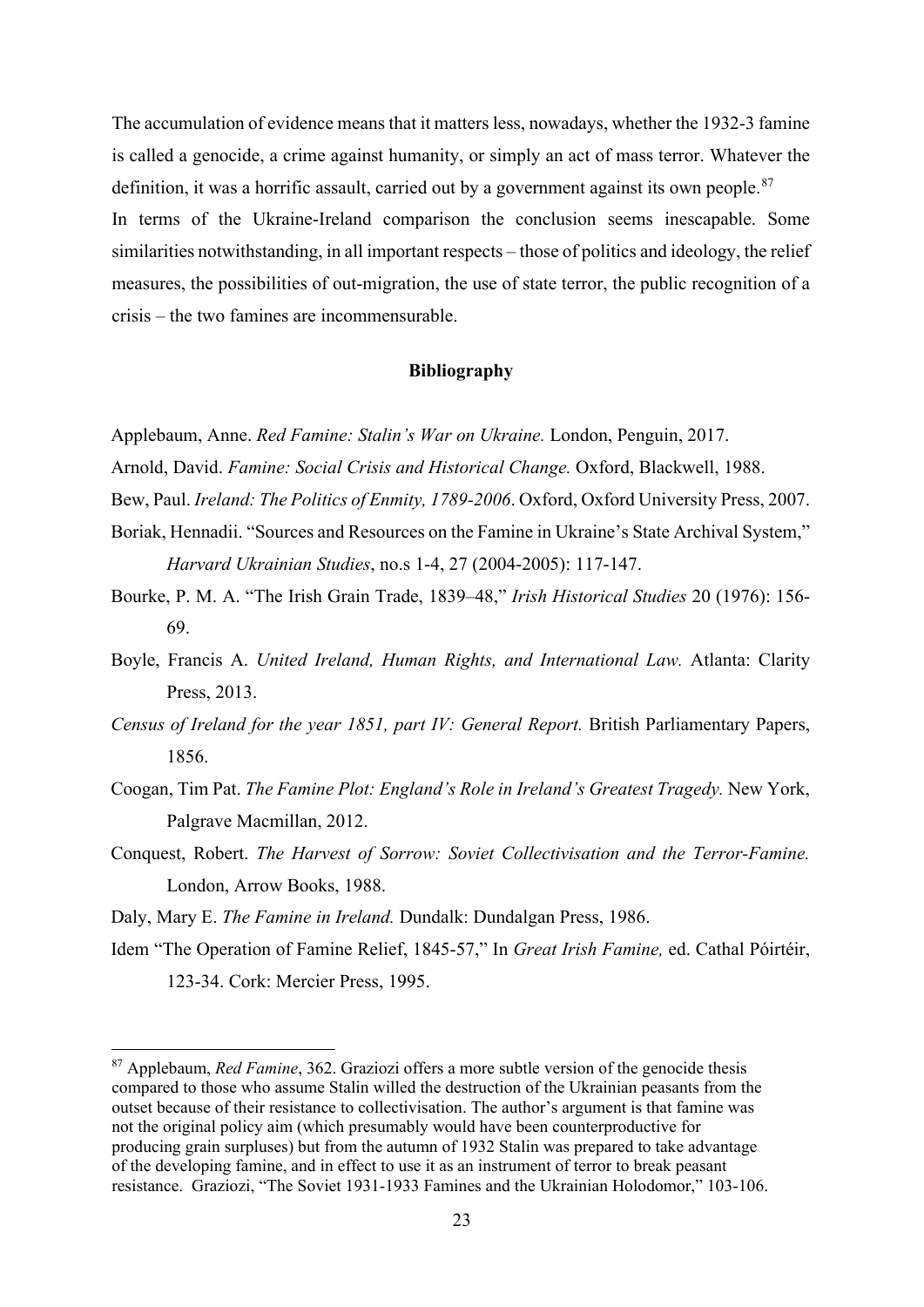- Darwen, Lewis, Donald M. MacRaild, Brian Gurrin, and Liam Kennedy. "'Irish Fever' in Britain during the Great Famine: Immigration, Disease and the Legacy of 'Black'47'," *Irish Historical Studies* 44, no. 166 (November 2020): 270-94.
- Darwen, Lewis and Liam Kennedy, "The Death Census of Black 1847," Annual conference of the Canadian Association for Irish Studies, Londonderry, June 2017.
- Davies, R.D. and Stephen G. Wheatcroft, *The Years of Hunger: Soviet Agriculture, 1931-1933*. London, Palgrave Macmillan, 2004.
- Delaney, Enda. *The Curse of Reason: The Great Irish Famine.* Dublin, Gill & Macmillan, 2012.
- Idem, "'There but for the Grace of God Go I': Middle-Class Catholic Responses to Ireland's Great Famine," *English Historical Review*, 135, no. 577 2020), 1433-1460.
- Devereux, Stephen. *Theories of Famine.* Hemel Hempstead, Harvester Wheatsheaf, 1993.
- Devine, T. M. *The Great Highland Famine.* Edinburgh, John Donald, 1988.
- Dirks, Robert. "Social Responses during Severe Food Shortages and Famine," *Current Anthropology* 21 (February 1980): 21-44.
- Donnelly, Jr, J.S. *The Great Irish Potato Famine.* Stroud, Sutton Publishing, 2001.
- Geary, Laurence M. "Famine, Fever and the Bloody Flux," In *Great Irish Famine*, ed. Cathal Póirtéir, 74-85. Cork, Mercier Press: 1995.
- Gray, Peter. *Famine, Land and Politics: British Government and Irish Society.* Dublin, Irish Academic Press, 1999.
- Graziozi, Andrea. "The Soviet 1931-1933 Famines and the Ukrainian Holodomor: Is a New Interpretation Possible, and What Would Its Consequences Be?" Harvard *Ukrainian Studies*, nos 1-4, 27 (2004-2005):117-147.
- Kennedy, Liam, Paul Ell, E.M. Crawford, and L. A. Clarkson. *Mapping the Great Irish Famine.* Dublin, Four Courts Press, 1999.
- Kennedy, Liam and Peter M. Solar. *Irish Agriculture: A Price History.* Dublin, Royal Irish Academy, 2007.
- Kennedy, Liam, Kerby A. Miller, and Brian Gurrin. "People and Population Change, 1600- 1914," In *Ulster Since 1600: Politics, Economy and Society* eds. Liam Kennedy and Philip Ollerenshaw, 51-4068-73. Oxford, Oxford University Press, 2013.
- Kennedy, Liam. *Unhappy the Land: The Most Oppressed People Ever, the Irish?* Dublin, Irish Academic Press, 2016.
- Idem, "The Hunger Games: Bad History and Biden's Irish Roots," *Spectator* (23 January 2021).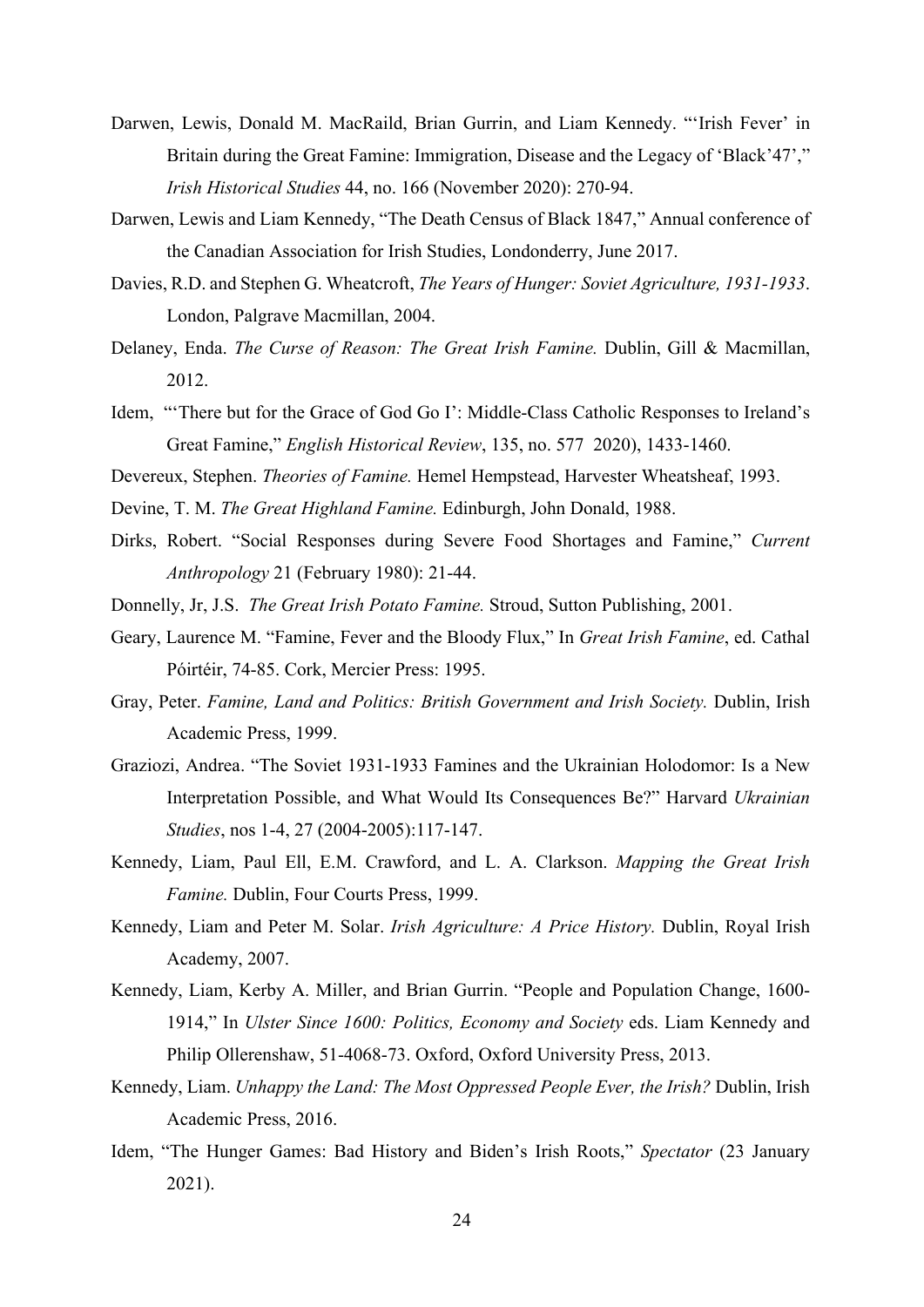- Kinealy, Christine. "The Role of the Poor Law during the Famine," In *Great Irish Famine,* ed. Cathal Póirtéir, 104-22. Cork, Mercier Press, 1995.
- Idem, *The Great Irish Famine: Impact, Ideology and Rebellion.* London, Palgrave, 2001.
- Idem, *Charity and the Great Hunger in Ireland: The Kindness of Strangers.* London, Bloomsbury Academic, 2013.
- Lemkin, Raphael. *Totally Unofficial: The Autobiography of Raphael Lemkin.* New Haven, Yale University Press, 2013.
- McHugh, Roger J. "The Famine in Irish Oral Tradition," In *The Great Famine: Studies in Irish History, 1845-52*, eds. R.D. Edwards and T.D. Williams, 391-406. Dublin, Lilliput Press, 199.
- Miller, Kerby A. *Emigrants and Exiles: Ireland and the Irish Exodus to North America.* Oxford, Oxford University Press, New York, 1985**.**
- Mitchell, B. R. *European Historical Statistics, 1750-1970.* London, Macmillan, 1978.
- Idem, *A New Genealogical Atlas of Ireland.* Baltimore, Genealogical Publishing Company, 2002.
- Mitchel, John. *The Last Conquest of Ireland (Perhaps).* Glasgow, Cameron & Ferguson, 1892.
- Mokyr, Joel. *Why Ireland Starved: A Quantitative and Analytical History of the Irish Economy, 1800-1850.* London, Allen & Unwin, 1985.
- Naumenko, Natalya. "The Political Economy of Famine: The Ukrainian Famine of 1933," *Journal of Economic History* (Forthcoming March 2021).
- Ó Gráda, Cormac. *The Great Irish Famine.* London, Macmillan, 1989.
- Idem, *Ireland Before and After the Famine.* Manchester, Manchester University Press, 1993.
- Idem, *Black '47 and Beyond: The Great Irish Famine in History, Economy and Memory.* Princeton, Princeton University Press, 1999.
- Idem, *Famine: A Short History*. Princeton, Princeton University Press, 2009.
- Idem,*Eating People is Wrong, and Other Essays on Famine, its Past, and its Future.* Princeton, Princeton University Press, 2015.
- Ó Gráda, Cormac, and Kevin O'Rourke. "Migration as Disaster Relief: Lessons from the Great Irish Famine," *European Review of Economic History* 1 (2006): 3-25.
- O'Neill, Timothy P. "The State, Poverty and Distress in Ireland, 1815-45." Ph.D. thesis, University College Dublin, 1971.
- Póirtéir, Cathal, ed. *The Great Irish Famine.* Cork, Mercier Press, 1995.
- Read, Charles. "Laissez-Faire, the Irish Famine, and British Financial Crisis," *Economic History Review* 69 (May, 2016): 411-34.